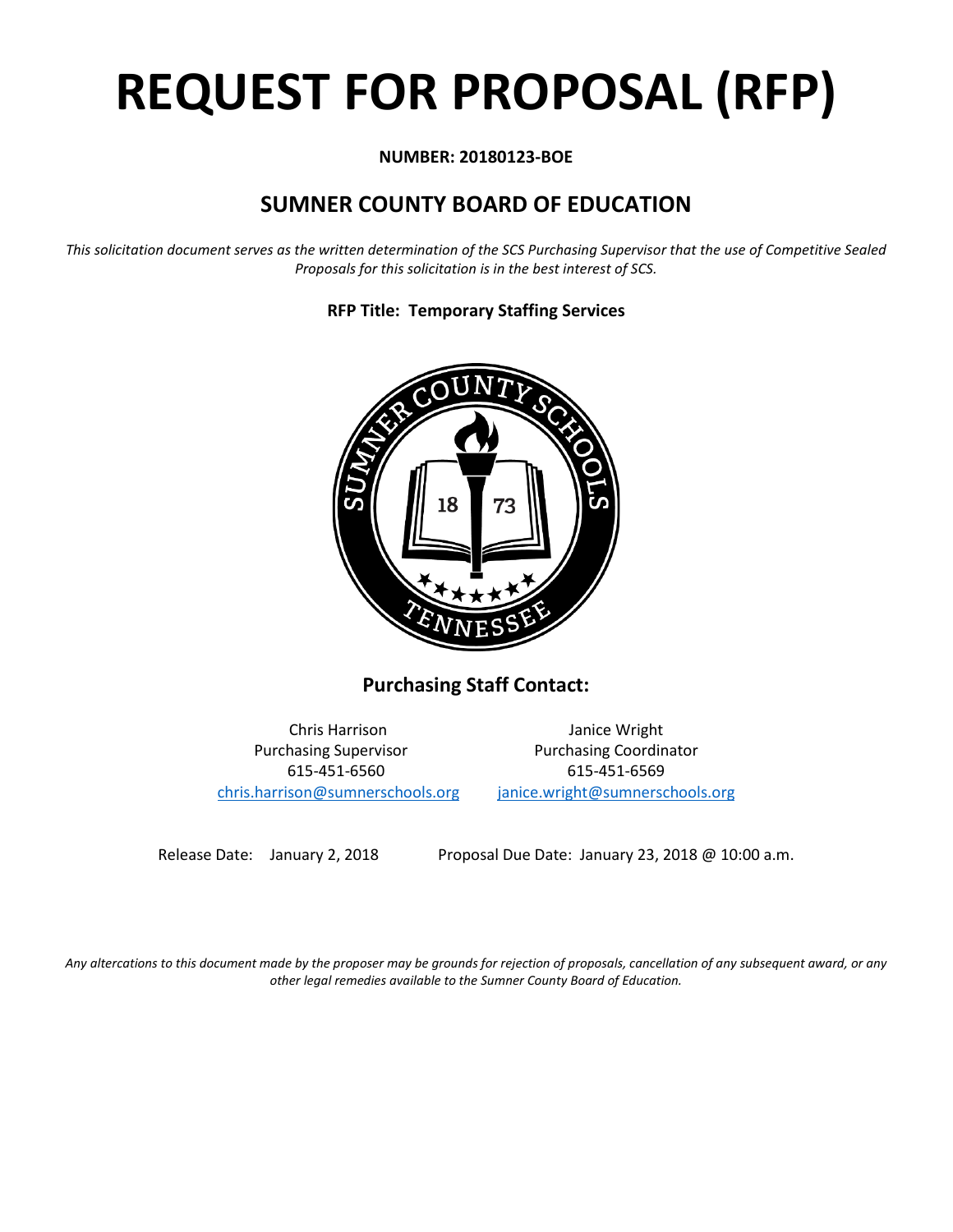## **NOTICE TO PROPOSERS**

There may be one or more amendments to this RFP. In order to receive communication for any such amendments issued specifically to this RFP, the proposer must provide a Notice of Intent to Propose to the Sumner County Board of Education (SCS) Purchasing Department. The proposer must utilize this form when submitting notice. The notice may be sent by email to: Purchasing Office, purchasing@sumnerschools.org. SCS will send amendments only to those proposers which complete and return this information by the deadline list in the RFP Schedule of Events (Section 4).

| RFP Number:             | 20180123-BOE Temporary Staffing Services |  |
|-------------------------|------------------------------------------|--|
| Company Name:           |                                          |  |
| <b>Mailing Address:</b> |                                          |  |
|                         |                                          |  |
|                         |                                          |  |
| <b>Phone Number:</b>    |                                          |  |
| <b>Contact Person:</b>  |                                          |  |
| <b>Email Address:</b>   |                                          |  |
|                         |                                          |  |
| Authorized Signature    |                                          |  |
| <b>Printed Name</b>     |                                          |  |
| Date                    |                                          |  |

Emailed amendments will be sent in a Microsoft Word (Office for Windows) or Portable Document Format (pdf) format. Any alterations to the document made by the proposer may be grounds for rejection of proposal, cancellation of any subsequent award or any other legal remedies available to the Sumner County Board of Education.

Amendments will also be posted on the SCS website **https://sumnerschools.org/index.php/current-bids-and-rfps** and attached to the solicitation listing as a PDF or WORD file. Check the particular solicitation on the Current Bids and RFPs webpage for any posted amendments.

By completing and returning this form, the Proposer has expressed its intent to provide a proposal for **20180123-BOE Temporary Staffing Services.**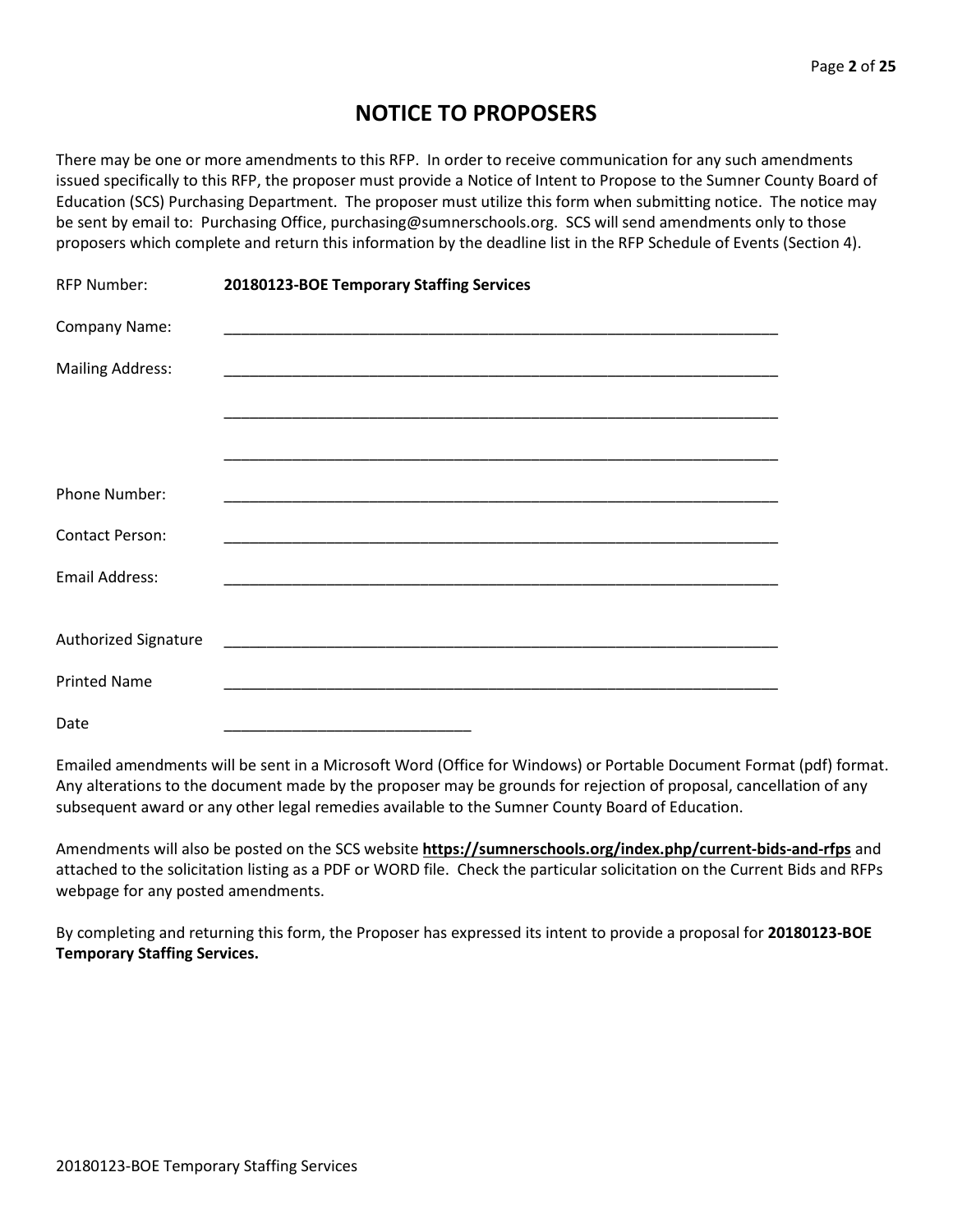### **TABLE OF CONTENTS**

- 1. Introduction/Overview
	- 1.1. Purpose
	- 1.2. Contact Information
- 2. Requirements
	- 2.1. Contract Term
	- 2.2. Scope of Work/Specifications
	- 2.3. Contactor Obligations
- 3. Source Selection and Contract Award
- 4. Schedule of Events
- 5. Instructions for Proposal
	- 5.1. Required Forms
	- 5.2. New Vendors
	- 5.3. Acknowledgement of Insurance Requirements
	- 5.4. Clarification and Interpretation of RFP
	- 5.5. Proposal Package
	- 5.6. Delivery of Proposals
	- 5.7. Evaluation of Proposals
	- 5.8. Request for Clarification of Proposals
	- 5.9. Protests

#### 6. Attachments

- 6.1. Contact Information
- 6.2. Bid Form/Certification and Evaluation Guide
- 6.3. References
- 6.4. Certification Regarding Debarment or Suspension
- 6.5. Condition of Submitting Proposal
- 6.6. Statement of Non-Collusion
- 6.7. Attestation Re Personnel
- 6.8. Drug Free Workplace Affidavit
- 6.9. IRS Form W-9
	- \**An online, fillable version can be found at https://www.irs.gov/pub/irs-pdf/fw9.pdf*
- 6.10. Standard Terms & Conditions
- 6.11. Vendor Checklist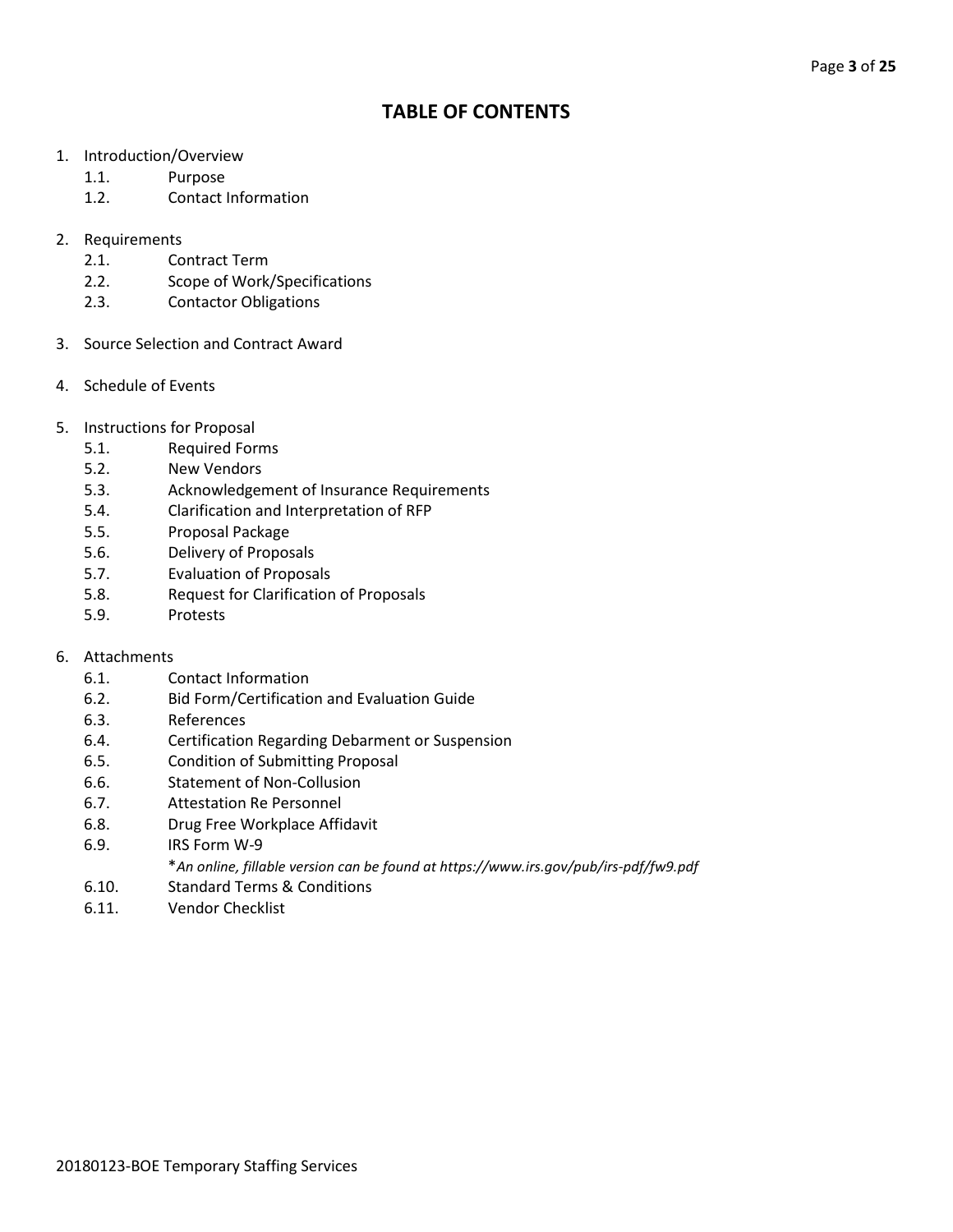#### 1. Introduction/Overview

#### 1.1. Purpose

The Sumner County Board of Education (SCS) is requesting sealed proposals for a temporary staffing service provider(s). The temporary staff will be working with the Maintenance Department as grounds technicians.

1.2. Contact Information

Unauthorized contact regarding this RFP with employees or officials of SCS other than the Purchasing Supervisor named below may result in disqualification from this procurement process.

Interested parties must direct all communication regarding this RFP to the Purchasing Supervisor, who is SCSs only official point of contact for this RFP.

RFP Procedure Questions: Staffing Questions:

Chris Harrison **Andy Brown Andy Brown** 1500 Airport Road 1500 Airport Road Gallatin, TN 37066 Gallatin, TN 37066 (615) 451-6560 (615) 451-5255 [chris.harrison@sumnerschools.org](mailto:chris.harrison@sumnerschools.org) [andrew.brown@sumnerschools.org](mailto:andrew.brown@sumnerschools.org)

Purchasing Supervisor **Asst. Director for Facilities & Support Services** Asst. Director for Facilities & Support Services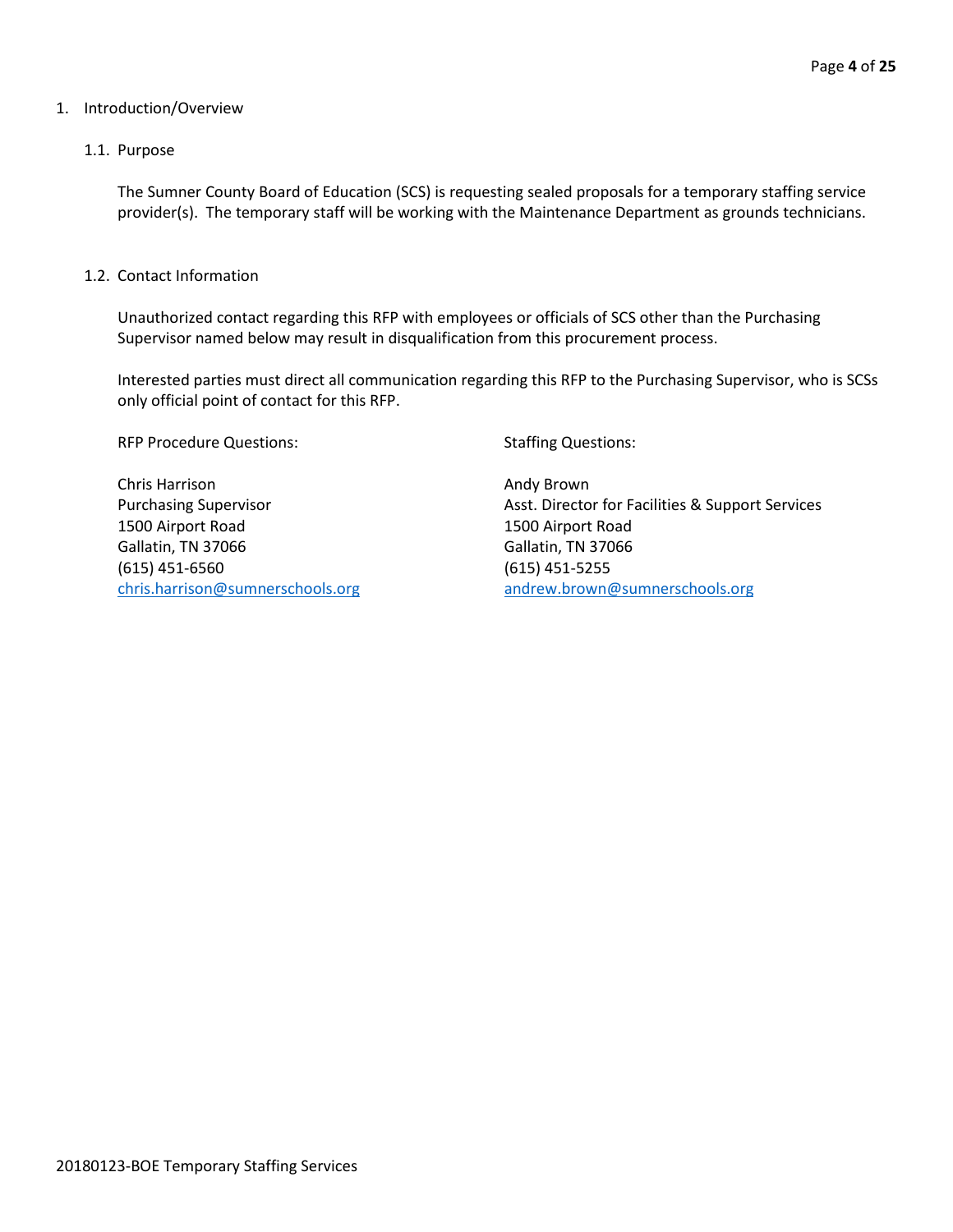#### 2. Requirements

#### 2.1. Contract Term

It is the intention of SCS to award a contract for an Agency or Agencies to provide temporary staffing services during a term beginning on March 1, 2018 thru October 31, 2018. SCS reserves the right to extend the contract for an additional two terms: March 1, 2019 thru October 31, 2019 and March 1, 2020 thru October 31, 2020. All extensions are subject to approval by the Board of Education at its regularly scheduled meeting. SCS reserves the right to immediately terminate the contract without notice if the Agency fails to provide the services outlined in the RFP.

#### 2.2. Scope of Work / Specifications

The Agency shall furnish temporary staffing services as required by SCS for the job classification detailed in Section J. The Agency shall furnish all services necessary to provide temporary personnel. SCS estimates a maximum of fifteen (15) personnel will be required daily during the contract term. SCS, however, does not guarantee a minimum number of required personnel. SCS also does not guarantee that temporary personnel will be required for every working day of the contract term. SCS reserves the right to request additional personnel, beyond the maximum listed, at the rate indicated in the Agency's response.

The RFP details specific requirements for making a proposal in response to the RFP. Each Agency responding to this RFP, must prepare a written response to each of the items listed in the Scope of Work.

A. Employed by Agency

All temporary staffing personnel shall be employed by the Agency. The Agency shall be responsible for the following:

- Maintenance of all personnel and payroll records for temporary employees.
- Agency shall assume sole and exclusive responsibility for payment of wages to personnel for services performed by them. The Agency shall be responsible for withholding federal, state and local income taxes, paying social security taxes, unemployment insurance and maintain worker's compensation insurance coverage in an amount required by state law.
- Compliance with all provisions of the Affordable Care Act (ACA) applicable to temporary employees including the employer shared responsibility provision relating to the offer of "minimum essential coverage" to "full-time" employees and the applicable employer information reporting provision.
- Compliance will all Federal, State and local labor and employment laws.
- Each of SCS and Agency (the "Indemnifying Party") hereby agree to indemnify the other, its affiliates, directors, officers, and employees (the "Indemnified Party"), and hold the Indemnified Party harmless from and against any and all claims, demands, liabilities, cause or causes of action, and attorney's costs, fees, and reasonable expenses whatsoever, pertaining to all aspects of the Indemnifying Party's services, business, contracts and dealings whatsoever, except as occasioned by the act, failure to act, negligence, or breach of this Agreement by the Indemnified Party.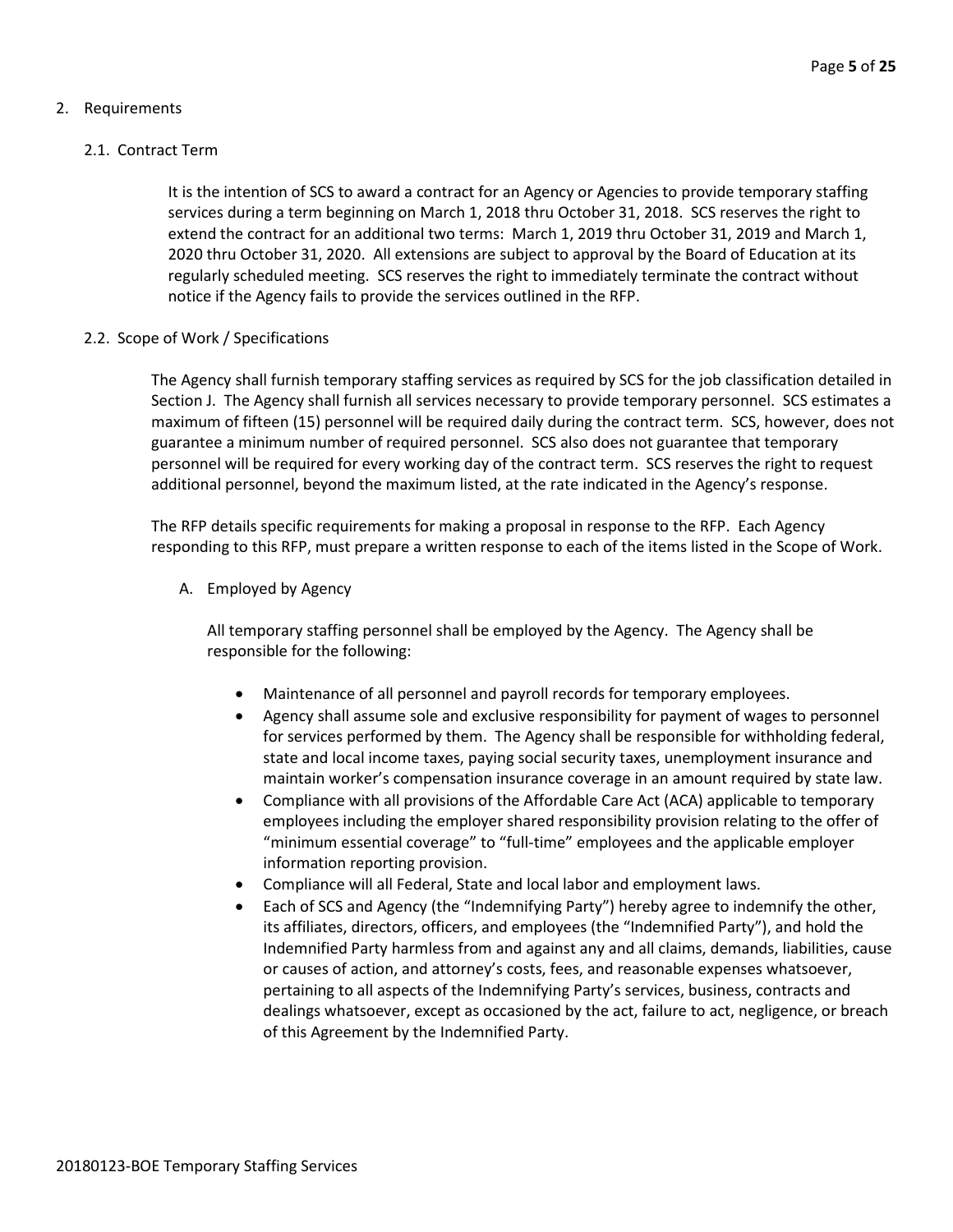B. Recruitment

The Agency shall recruit, screen, interview and hire the best qualified applicant to perform the type of work required ensuring minimum requirements are met. Recruitment interviews shall be conducted in person by the Agency to ensure employment candidates can effectively communicate orally (in English) and have the required knowledge, skills, and abilities to perform the requirements of the position.

C. Criminal Background Check

The Agency shall conduct all background screenings, meeting the requirements of SCS, prior to placing the employee with SCS. The background screening must be comprehensive of all Local, State (TBI) and Federal (FBI) databases as well as DCS, Sex Offender Registry and TN Department of Health Abuse Registry. Upon request, the Agency must provide a copy within one (1) business day from the time of request.

D. Drug Screen

The Agency shall conduct a 10-panel urine drug test on all temporary employees prior to placement with SCS. The Agency, upon request, must provide SCS with an official copy of the test results within one (1) business day of the request.

The Agency shall perform a lottery drug screening of three employees assigned to SCS every month beginning after the first thirty days of the contract start date.

E. Time Cards

The Agency will supply all temporary employees with a time card. It is the Agency's responsibility to instruct temporary employees on how to complete the timesheets. Hours worked will be signed on a daily or weekly basis by a supervisor at the worksite. SCS will pay only for actual hours worked at the designated location. No other expenses or allowance will be paid by SCS.

F. Assignment

All temporary employees shall arrive on-site at the time requested and in proper attire. SCS will provide on-site training to the temporary employees, inclusive of equipment, to ensure successful completion of duties. Access to necessary equipment, facilities and supplies needed to perform the work assigned will be provided.

G. Student Contact

All temporary employees shall avoid contact with students while on assignment. ANY temporary employee observed to be conversing with, photographing, contacting thru social media or otherwise fraternizing with a student will be immediately removed from the work site and denied any further placement with SCS. Any existing familial or other forms of pre-existing relationships with a student shall not be considered an exception. This includes such relationships as: parent, grandparent, aunt, uncle, cousin, family friendships and such like.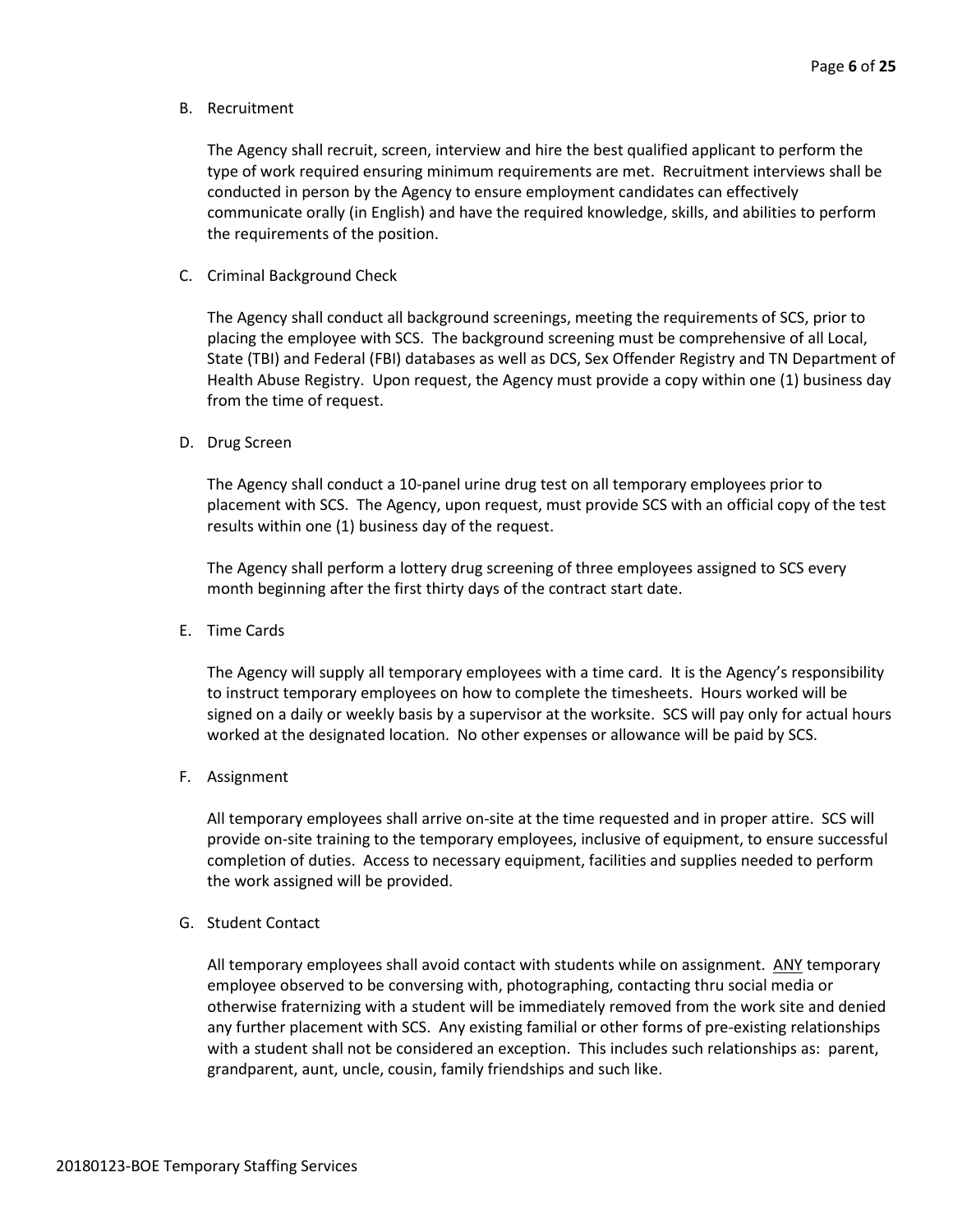#### H. Attire / Physical Appearance

SCS requires that all temporary employees arrive at the work site wearing proper clothing and dress in a manner appropriate to the job classification. Standard requirements are: Steel Toe Boots; Pants; and Plain (no logo/print) T-shirt. The Agency shall be required to furnish all temporary employees with personal protective equipment (PPE) appropriate to the job classification. SCS shall bear no financial responsibility for any lost, stolen or damaged PPE.

The Agency shall not assign any temporary employee with tattoos easily visible on the neck, face or arms unless the temporary employee wears appropriate clothing that will cover the tattoo at all times while at the work site. As well, the Agency shall not place any temporary employee with facial piercings or exotic earrings/gauges.

I. Discipline

The Agency shall be responsible for handling disciplinary actions and removal of temporary employees from assignment, as required, if SCS is not satisfied with the temporary employee's performance. A replacement must be sent within two (2) working days.

J. Grounds Maintenance - Job Classification

#### DUTIES AND RESPONSIBILITIES

\**This is intended to describe the general nature and level of work being performed by individuals assigned to this position. They are not intended to be a complete list of responsibilities or skills.*

Maintains grounds in clean, safe and orderly manner; mows; edges; removes weeds and debris from walkways, culverts, roadways, planters and parking areas by hand or via herbicide application; uses blower or broom to sweep sidewalks; loads and unloads equipment or materials from department vehicles; operates and maintains grounds maintenance equipment such as lawn mower, edger, sweeper, string trimmer, sprayers and such like; reports any issues with equipment to supervisor; assists in other minor grounds maintenance tasks as required.

#### MINIMUM QUALIFICATIONS

#### Education, Training, and Experience

Any combination of education, training and experience which demonstrates ability to perform the duties and responsibilities as described.

#### Skill and Ability to:

Operate hand and power tools, and other associated grounds maintenance equipment; perform general grounds work; read and understand labels, work orders, and similar documents; follow oral and written directions; communicate effectively in both oral and written form; establish and maintain cooperative and effective relationships with those contacted in the course of work assignments; perform a variety of physical demands including bending, kneeling, reaching, walking and standing for long periods of time; lift and carry equipment and materials.

#### Work Schedule:

Regular business hours are 6:15 a.m. to 2:45 p.m. Must be available to work extended shifts and weekends.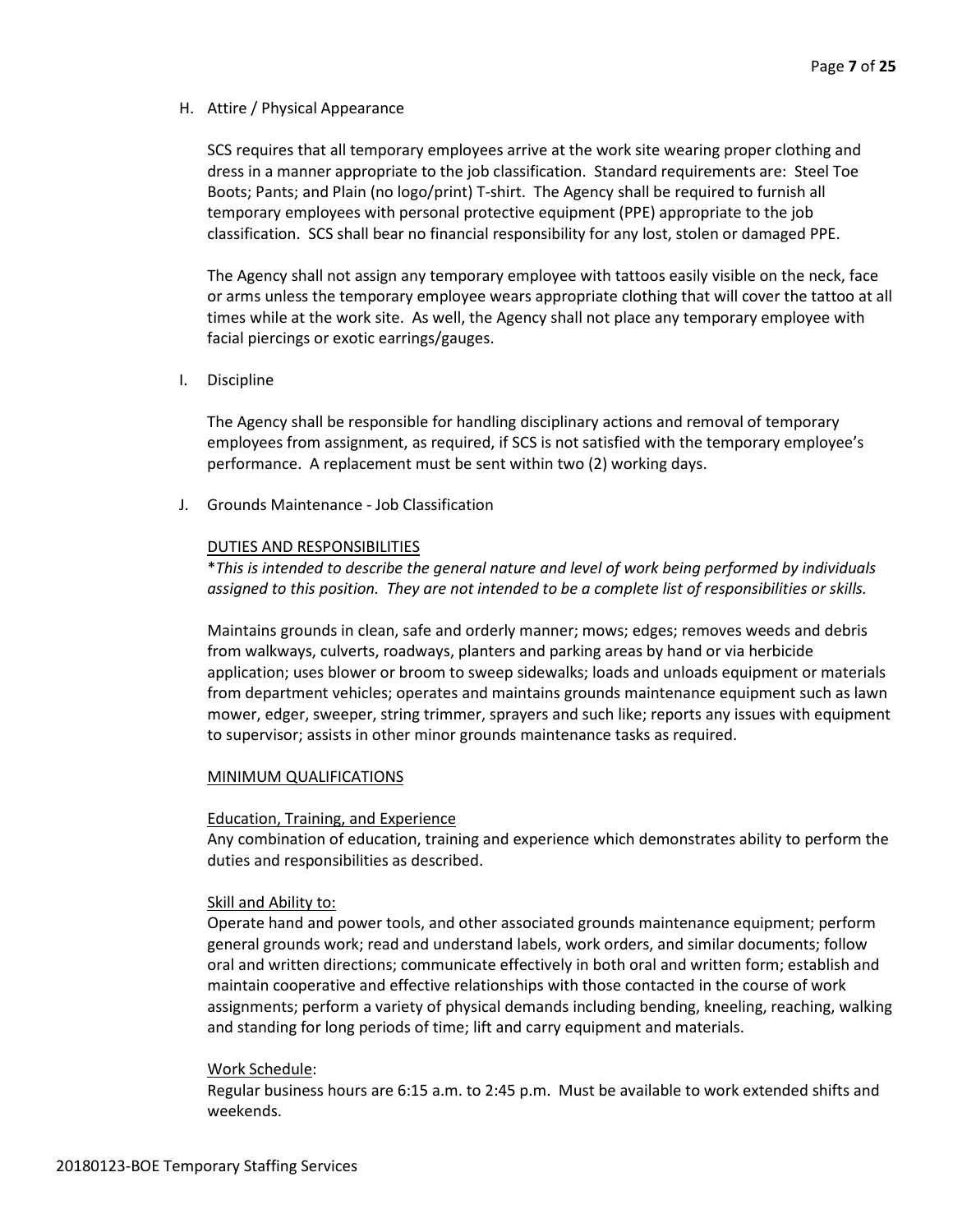- 3. Source Selection and Contract Award
	- SCS shall select a minimum of two Agencies to provide temporary staffing services. A lead Agency will be selected to provide all temporary staffing services, as outline in this proposal. In the event the lead Agency in unable to fulfill all the daily requirement for staffing, the secondary Agency shall be contacted and will fill the remaining staffing needs. At all times, the lead Agency shall have first rights to fulfill the daily temporary staffing needs of SCS.
	- Award(s), if made, will be made to the Responsive and Responsible proposer(s) whose proposal is most advantageous to SCS, taking into consideration price and the other evaluation criteria set forth in the RFP.
		- o General Criteria to be determined "Responsive"
			- Does the proposal include all required information, included completed attachment forms and affidavits?
			- Was the proposal delivered on or before the stated deadline? Did it include the required number of copies (hard & electronic)?
		- o General Criteria to be determined "Responsible"
			- **Does the Proposer demonstrate an understanding of SCSs needs and proposed approach to** the project?
			- **Does the Proposer possess the ability, capacity, skill and financial resources to provide the** service?
			- Can the Proposer take upon itself the responsibilities set forth in the RFP and produce the required outcomes in a timely fashion?
			- **Does the Proposer have the character, integrity, reputation, judgement, experience and** efficiency required for the project?
	- SCS reserves the right to enter into discussions with Proposers which have submitted proposals determined to be reasonably like of being considered for selection to assure a full understanding of and responsiveness to the RFP requirements. Every effort shall be afforded to assure fair and equal treatment with respect to the opportunity for discussion and/or revision of their respective proposals. Revisions may be permitted after the submission and prior to the award for the purpose of obtaining the best offers.
	- SCS reserves the right to negotiate price and contract terms and conditions with the most qualified proposer(s) to provide the requested service. If a mutually beneficial agreement with the highest ranked firm is not reached, SCS reserves the right to enter into contract negotiations with the next highest ranked proposer and continue this process until an agreement is reached.
	- Upon mutual agreement by both parties, SCS shall grant the right to extend the terms, conditions and prices of contract(s) awarded from this RFP to other Institutions (such as State, Local and/or Public Agencies) who express an interest in participating in any contract that results from this RFP. Each of the "piggyback" Institutions will issue their own purchasing documents for purchase of the goods/services. Proposer agrees that SCS shall bear no responsibility or liability for any agreements between Proposer and the other Institution(s) who desire to exercise this option.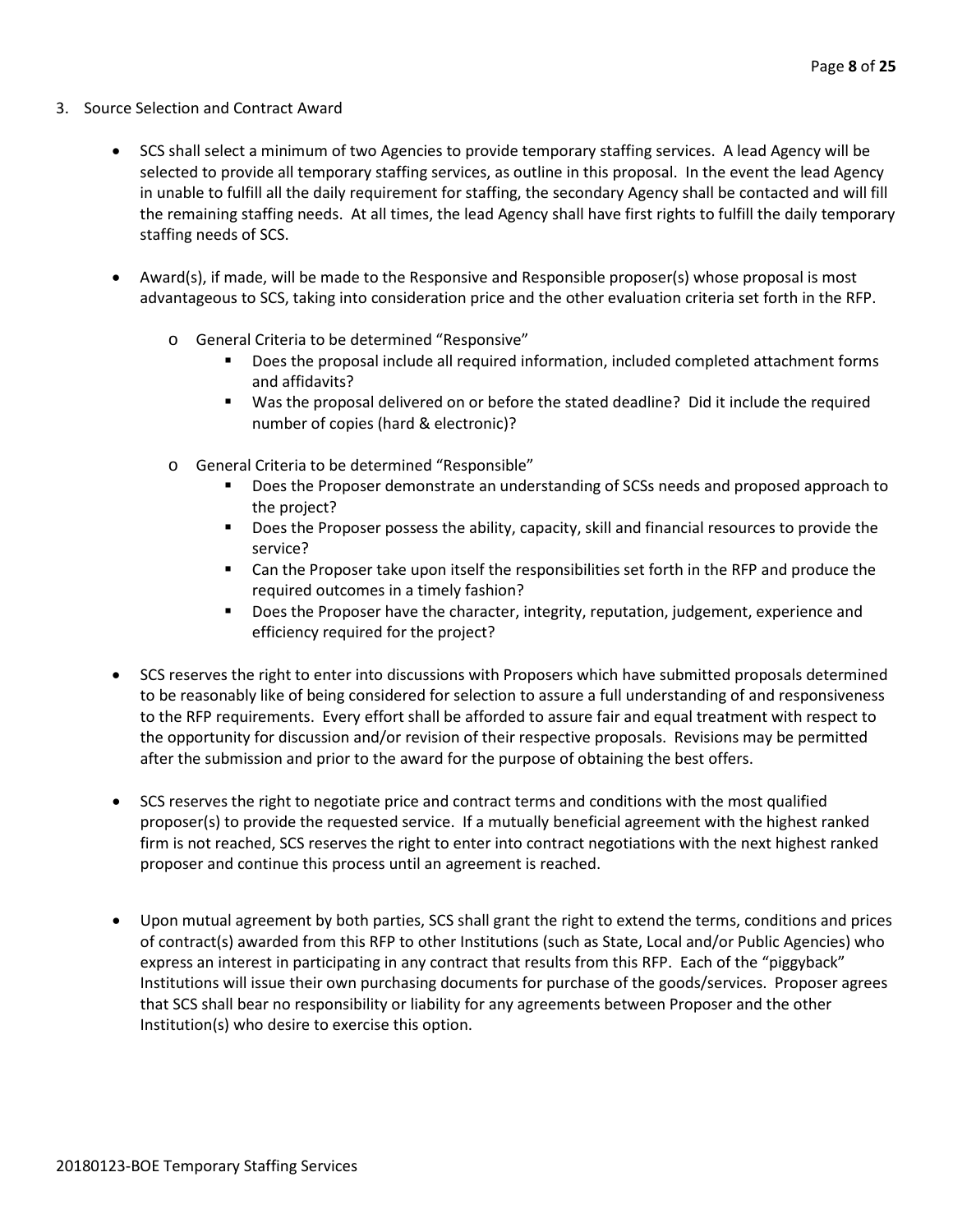4. Schedule of Events

| <b>RFP Issued</b>              | January 2, 2018               |
|--------------------------------|-------------------------------|
| <b>Questions DEADLINE</b>      | January 16, 2018              |
| <b>RFP Submission DEADLINE</b> | January 23, 2018 @ 10:00 a.m. |

#### 5. Instructions for Proposal

#### 5.1. Required Forms

- Proposer must complete and submit the Attachments in Section 6 and the Evaluation Guide. Attachments may be omitted depending on the RFP requirements. Refer to the Table of Contents for omitted Attachments.
- Evidence of a valid State of Tennessee Business License and/or Sumner County Business License. For all vendors with annual purchases in excess of \$50,000; a business license must be on file with the SCS Finance Department.
- Copy of State of Tennessee License (if applicable) in respective field.
- If applicable, the Proposer must include a copy of the contract(s) the Proposer will submit to be signed.

#### 5.2. New Vendors

- To comply with Internal Revenue Service requirements, all vendors who perform any type of service are required to have a current IRS Form W-9 on file with the SCS Finance Department. It is a mandatory requirement to complete the IRS Form W-9 (Attachment 6.9) included in this RFP.
- To comply with the Tennessee Lawful Employment Act (50-1-702 and 50-1-703), non-employees (individuals paid directly by the employer in exchange for the individual's labor or services) must have on file one (1) of the following documents:
	- o A valid Tennessee driver's license or photo identification;
	- o A valid driver's license or photo identification from another state where the license requirements are at least as strict as those in Tennessee;
	- o A birth certificate issued by a U.S. state, jurisdiction or territory;
	- o A U.S. government issued certified birth certificate;
	- o A valid, unexpired U.S. passport;
	- o A U.S. certificate of birth abroad (DS-1350 or FS-545)
	- o A report of birth abroad of a U.S. citizen (FS-240);
	- o A certificate of citizenship (N560 or N561);
	- o A certificate of naturalization (N550, N570 or N578);
	- o A U.S citizen identification card (I-197 or I-179); or
	- o Valid alien registration documentation or other proof of current immigration registration recognized by the United States Department of Homeland Security that contains the individual's complete legal name and current alien admission number or alien file number (or numbers if the individual has more than one number).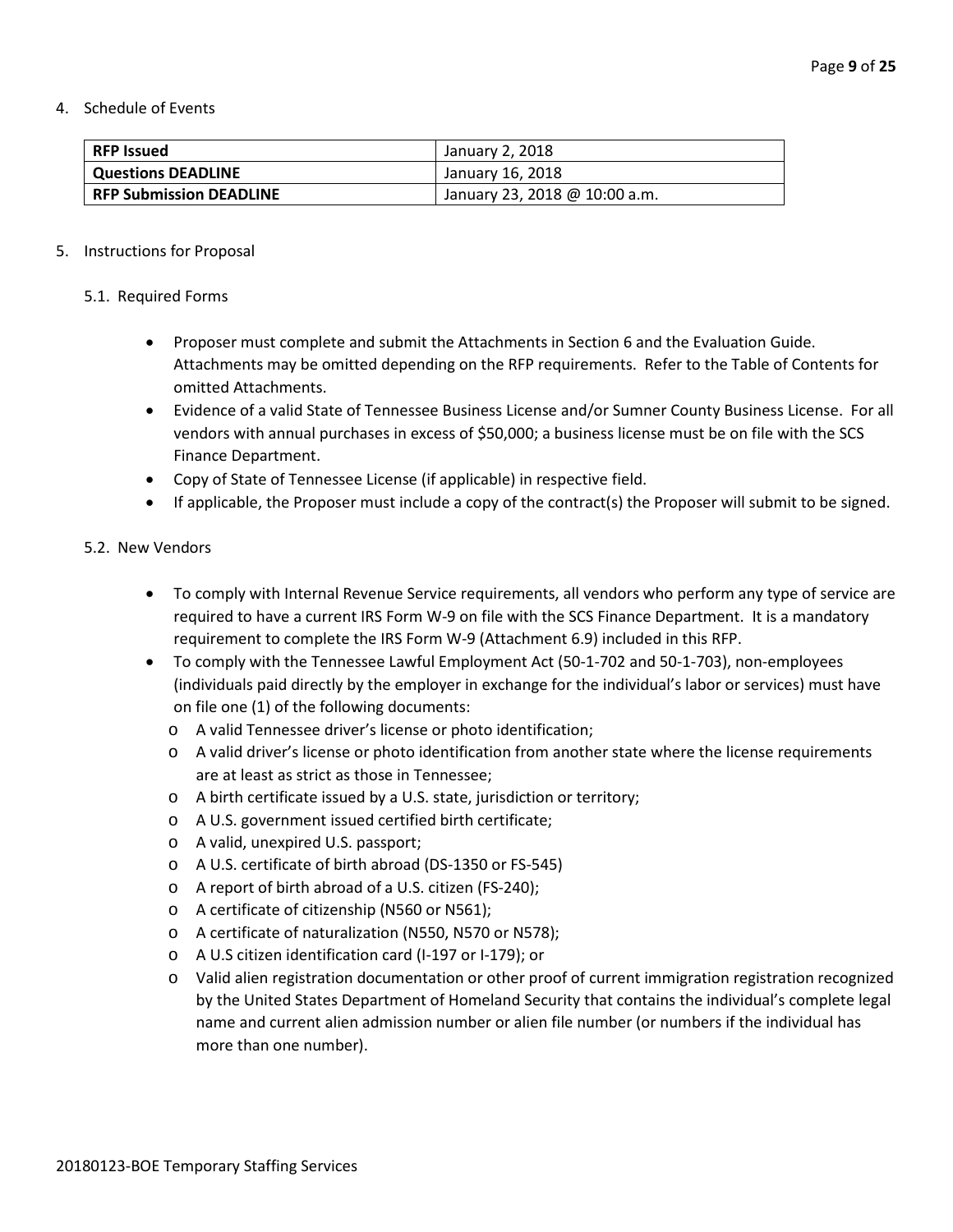#### 5.3. Acknowledgement of Insurance Requirements

By submitting a proposal, Proposer acknowledges that it has read and understands the insurance requirements for the proposal. The Proposer will have employees, contractors or agents working on SCS properties with SCS equipment. The Proposer must carry current certificates for the following:

- Commercial General Liability Insurance with a general aggregate limit of at least Two Million Dollars (\$2,000,000); at least One Million Dollars (\$1,000,000) personal and advertising injury limit; at least One Million Dollars (\$1,000,000) premises and operations limit; at least One Million Dollars (\$1,000,000) each occurrence limit;
- Workers' Compensation Insurance as required by law, together with employer liability coverage with limits of not less than One Million Dollars (\$1,000,000) per occurrence.

There will be no exceptions to the insurance requirement. Proposer also understands that the evidence of required insurance must be submitted within fifteen (15) working days following notification of its offer being accepted; otherwise, SCS may rescind its acceptance of the Proposers proposal.

5.4. Clarification and Interpretation of RFP

The words "must" and "shall" in the RFP indicate mandatory requirements. Taking exception to any mandatory requirement shall be considered grounds for rejection. There are other requirements that SCS considers important but not mandatory. It is important to respond in a concise manner to each section and submit an itemized list of all exceptions.

5.5. Proposal Package

#### The package containing the proposal must be sealed and clearly marked on the outside of the package: **"20180123-BOE TEMPORARY STAFFING SERVICES" DO NOT OPEN**

All sealed proposals packages must include all the following. Any sealed proposals are subject to rejection as non-conforming if any applicable item is not included.

- One (1) Complete Original
- Two (2) additional copies of the Original
- One (1) electronic format (CD/USB Drive)
- Original Signature on Original Proposal. NO copied or digital signatures.

The outside of the proposal package must be labeled with the following information:

- Name of Company and Principal Owner
- Business License Number
- Expiration Date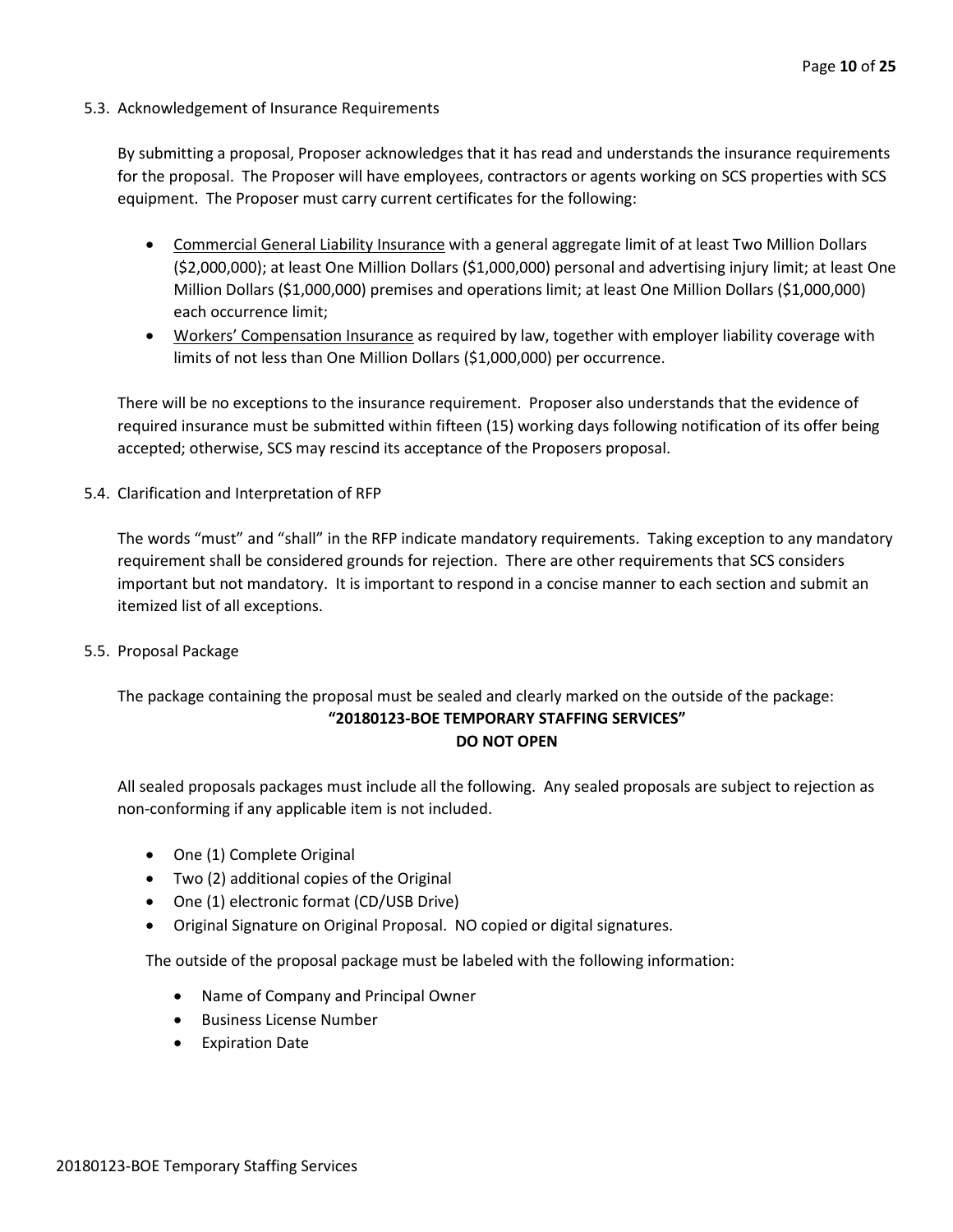#### 5.6. Delivery of Proposals

Sealed proposals will be accepted until **January 23, 2018 @ 10:00 Local Time**. Proposals received after that time will be deemed invalid. Vendors mailing proposal packages must allow sufficient time to ensure receipt of their package by the time specified. There will be no exceptions. Proposals will be opened and read aloud. The reading of the bids will begin at **10:00 a.m. Local Time**.

Due to the nature of deliveries to the SCS Support Services Facility by carriers such as UPS, FedEx and such like; the proposal package will be accepted if the date and time on the delivery confirmation are indicated to be on or before the Proposal Deadline.

| Delivery Address: | Sumner County Board of Education |
|-------------------|----------------------------------|
|                   | Attn: Purchasing Supervisor      |
|                   | 1500 Airport Road                |
|                   | Gallatin, TN 37066               |

#### 5.7. Evaluation of Proposals

The SCS Purchasing Supervisor will first examine the proposals to reject those that are clearly non-responsive to the stated requirements. Proposers who are determined to be non-responsive and/or non-responsible will be notified of this determination. The evaluation process will include the factors listed on the Evaluation Guide.

5.8. Request for Clarification of Proposals

Requests for clarification of proposals shall be distributed by the Purchasing Supervisor in writing (or email).

#### 5.9. Protests

In the event that any interested party finds any part of the listed specifications, terms or conditions to be discrepant, incomplete or otherwise questionable in any respect; it shall be the responsibility of the concerned party to notify the SCS Purchasing Office of such matters immediately upon receipt of the RFP. All notifications must be sent to the Purchasing Supervisor via email at [purchasing@sumnerschools.org.](mailto:purchasing@sumnerschools.org)

Any actual or prospective Proposer who is aggrieved in connection with the RFP or award of a contract may protest to the Purchasing Supervisor and/or the Sumner County Board of Education at its regularly scheduled meeting.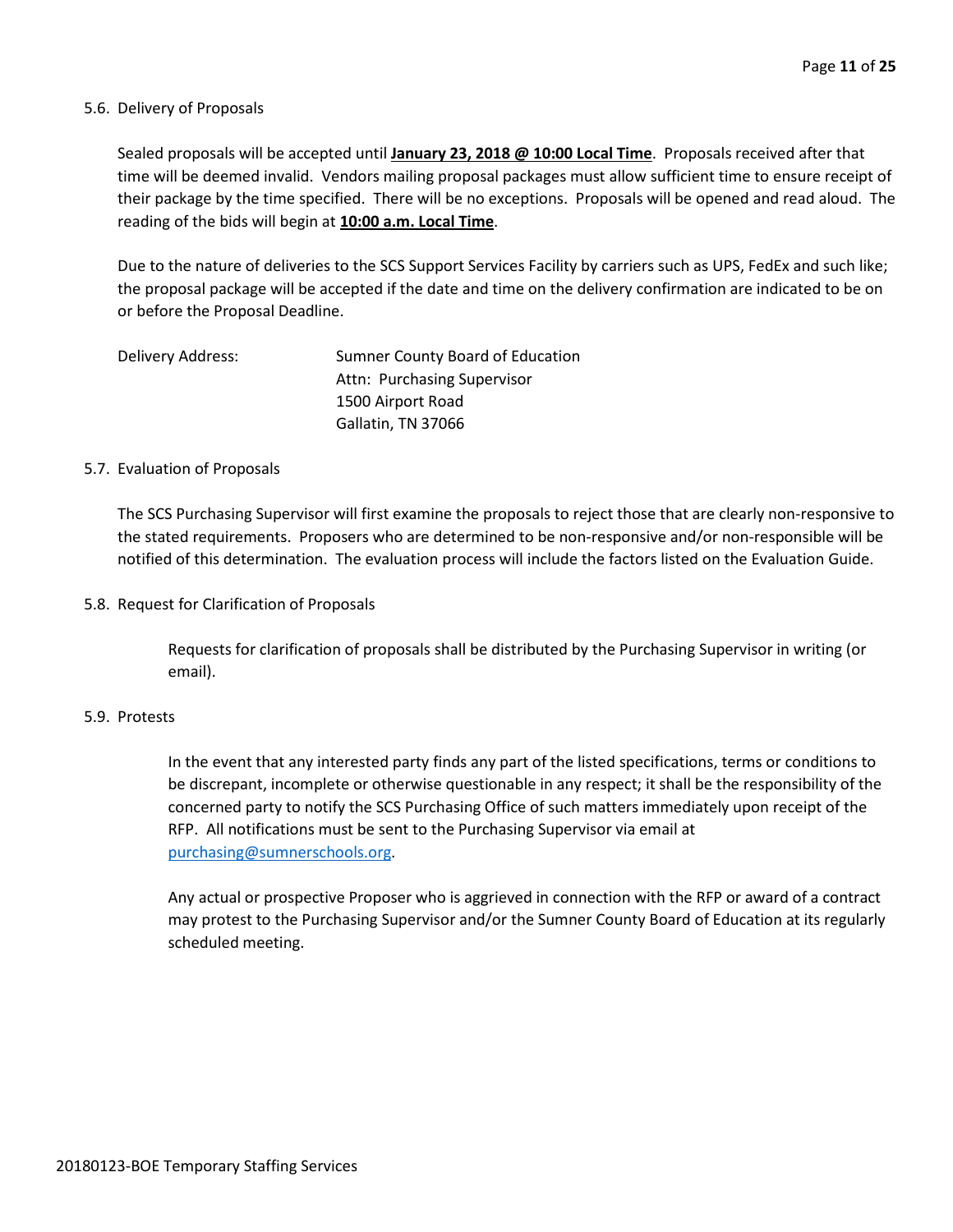#### **ATTACHMENT 6.1 - Contact Information**

| <b>Company Legal Name:</b>                 |          |  |  |
|--------------------------------------------|----------|--|--|
| <b>Company Official Address:</b>           |          |  |  |
|                                            |          |  |  |
| Company Web Site (URL):                    |          |  |  |
|                                            |          |  |  |
| Contact Person for project administration: |          |  |  |
|                                            |          |  |  |
|                                            |          |  |  |
|                                            |          |  |  |
|                                            | (office) |  |  |
|                                            | (mobile) |  |  |
|                                            |          |  |  |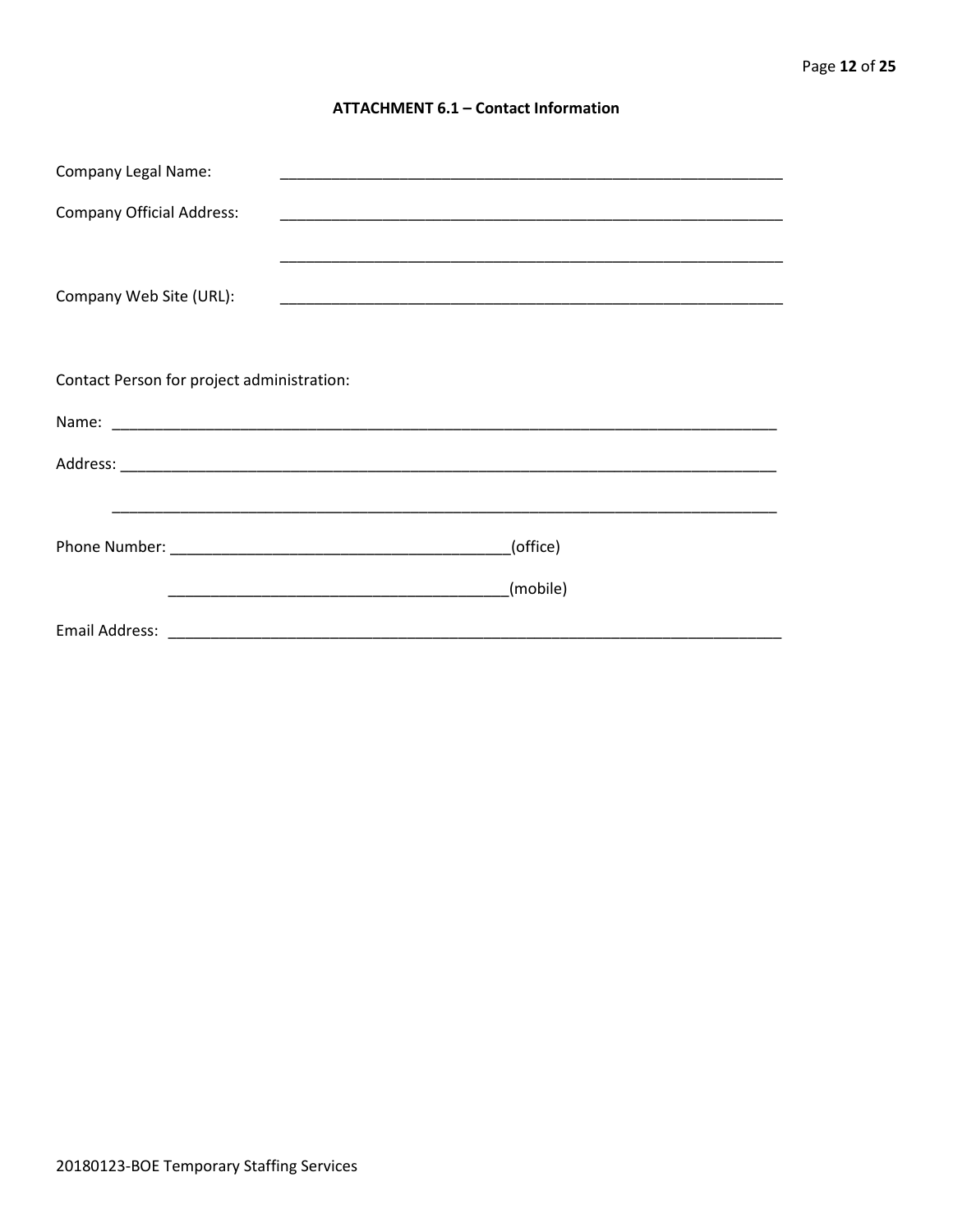

Attn: Purchasing Supervisor 1500 Airport Road Gallatin, TN 37066

#### **ATTACHMENT 6.2 – Bid Form/Certification 20180123-BOE Temporary Staffing Services**

| Date |                                                  |
|------|--------------------------------------------------|
|      | , a duly authorized representative of            |
|      | hereby submit our bid for 20180123-BOE Temporary |

**Staffing Services** in accordance with the specifications and instructions set forth in these bid documents.

|                                  | <b>TERM 1</b>        | <b>TERM 2</b>        | <b>TERM3</b>         |
|----------------------------------|----------------------|----------------------|----------------------|
|                                  | March – October 2018 | March – October 2019 | March – October 2020 |
| Percentage Markup on Hourly Wage |                      |                      |                      |

\*The vendor must disclose if the Percentage Markup on Hourly Wage is inclusive of all expenses (tax, insurance, background checks, drug screening, etc.) as outlined in the RFP.

\*\*Any additional fees must be disclosed on a separate page attached to the Bid Form. SCS shall not pay any invoice that includes fees not disclosed as part of this RFP. Additional services requested by SCS, outside the scope of this RFP, are excluded.

The following example **must** be completed: 1 Employee

Wage = \$10.00/hour Hours Worked = 40 \*Includes all expenses (markup, tax, insurance, background checks, drug testing, etc.) as outlined in the RFP.

#### **Total Billable Expense to SCS for 1 Employee = \$\_\_\_\_\_\_\_\_\_\_\_\_\_**

*\*The example will not be used in the award of the RFP.*

| Vendor Legal Name <b>Maria Community Community</b> Contract of the Community Community Community Community Community |                    |  |  |
|----------------------------------------------------------------------------------------------------------------------|--------------------|--|--|
|                                                                                                                      |                    |  |  |
| (street)                                                                                                             | (city, state, zip) |  |  |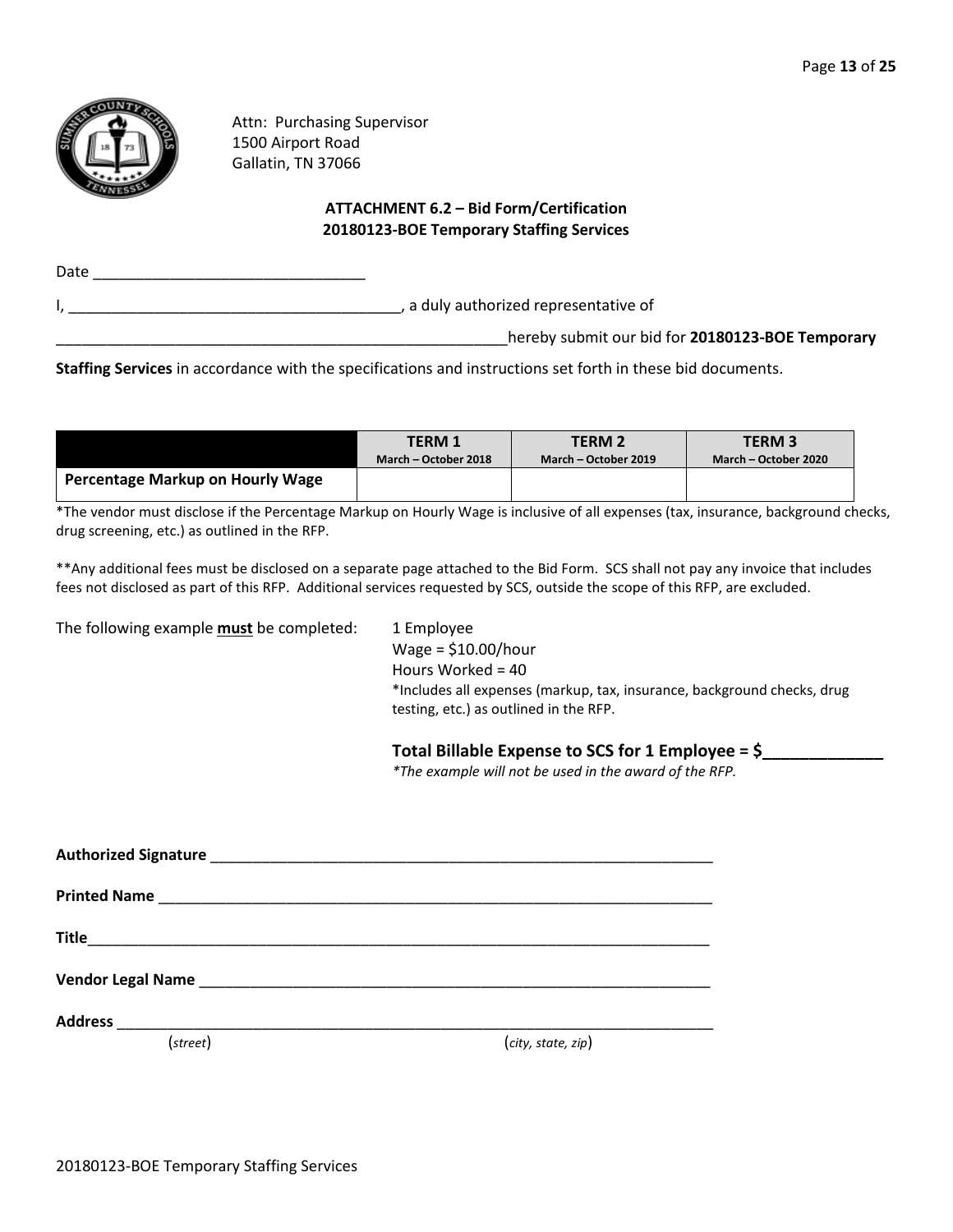#### **20180123-BOE TEMPORARY STAFFING SERVICE**

#### **EVALUATION GUIDE**

#### **PROPOSER LEGAL ENTITY NAME**

The Proposer must address ALL section items and provide, in sequence, the information and documentation as required. A Proposal Evaluation Team, made up of three or more SCS employees, will independently evaluate and score the proposal's responses.

|                                                            | Pass / Fail Criteria                                                                                                                                                                                                                                                                                                                                |                                   |                                                  |
|------------------------------------------------------------|-----------------------------------------------------------------------------------------------------------------------------------------------------------------------------------------------------------------------------------------------------------------------------------------------------------------------------------------------------|-----------------------------------|--------------------------------------------------|
|                                                            | *A proposal that fails any one of these criteria will be deemed non-responsive and rejected.<br>The Proposal was delivered to SCS no later than the deadline specified in the RFP.                                                                                                                                                                  |                                   |                                                  |
|                                                            |                                                                                                                                                                                                                                                                                                                                                     |                                   |                                                  |
|                                                            | The Proposer did not submit alternate proposals.                                                                                                                                                                                                                                                                                                    |                                   |                                                  |
|                                                            | Provide completed Attachment Forms (6.1 thru 6.9 and Evaluation Guide)                                                                                                                                                                                                                                                                              |                                   |                                                  |
|                                                            | Provide a Statement, based upon reasonable inquiry, of whether the Proposer or any<br>individual who shall perform work under the contract has a possible conflict of interest,<br>and if so, the nature of the conflict.                                                                                                                           |                                   |                                                  |
| <b>Proposal Page #</b><br>(to be completed<br>by Proposer) | <b>Description</b>                                                                                                                                                                                                                                                                                                                                  | <b>Points</b><br><b>Available</b> | <b>Points</b><br><b>Awarded</b><br>$(Max = 100)$ |
|                                                            | <b>Qualifications &amp; Experience</b>                                                                                                                                                                                                                                                                                                              |                                   |                                                  |
|                                                            | Describe the Proposer's form of business (i.e., individual, sole<br>proprietor, corporation, non-profit corporation, partnership, limited<br>liability company) and detail the name, address and telephone number<br>of the person SCS should contact regarding the proposal                                                                        | 5                                 |                                                  |
|                                                            | Provide a Statement of whether there is any pending litigation against<br>the Proposer and if such litigation exists, an attached opinion of counsel<br>as to whether the pending litigation will impair the Proposer's<br>performance in a contract under this RFP.                                                                                | 5                                 |                                                  |
|                                                            | Provide a Statement of whether, in the past ten years, the Proposer has<br>filed (or had filed against it) any bankruptcy or insolvency proceeding,<br>whether voluntary or involuntary, or undergone the appointment of a<br>receiver, trustee, or assignee for the benefit of creditors, and if so, an<br>explanation providing relevant details. | 10                                |                                                  |
|                                                            | Indicate how long the Proposer has been performing the services<br>required by the RFP.                                                                                                                                                                                                                                                             | 5                                 |                                                  |
|                                                            | Provide customer references from three (3) current contracts with<br>clients of similar size and service.                                                                                                                                                                                                                                           | 5                                 |                                                  |
|                                                            | <b>Proposed Approach</b>                                                                                                                                                                                                                                                                                                                            |                                   |                                                  |
|                                                            | Describe the Proposer's management plan to assimilate the contract<br>within their organizational structure and manage the account.                                                                                                                                                                                                                 | 10                                |                                                  |
|                                                            | Describe the Proposer's plan to meet the requirements set forth in the<br>RFP to include a point-by-point response to Sections $B - I$ listed in the<br>Scope of Work.                                                                                                                                                                              | 30                                |                                                  |
|                                                            | Provide a Statement indicating the Proposer's ability to meet the<br>insurance requirements.                                                                                                                                                                                                                                                        | 5                                 |                                                  |
|                                                            | Percentage Markup on Hourly Wage<br>(calculation based on Term 1)                                                                                                                                                                                                                                                                                   |                                   |                                                  |
| N/A                                                        | Lowest Percent Offered<br>= Points Awarded<br>$=$ (% Factor) x Max<br>Points Available<br>Offer being Evaluated                                                                                                                                                                                                                                     | 25                                |                                                  |
|                                                            |                                                                                                                                                                                                                                                                                                                                                     | <b>TOTAL AWARDED POINTS</b>       |                                                  |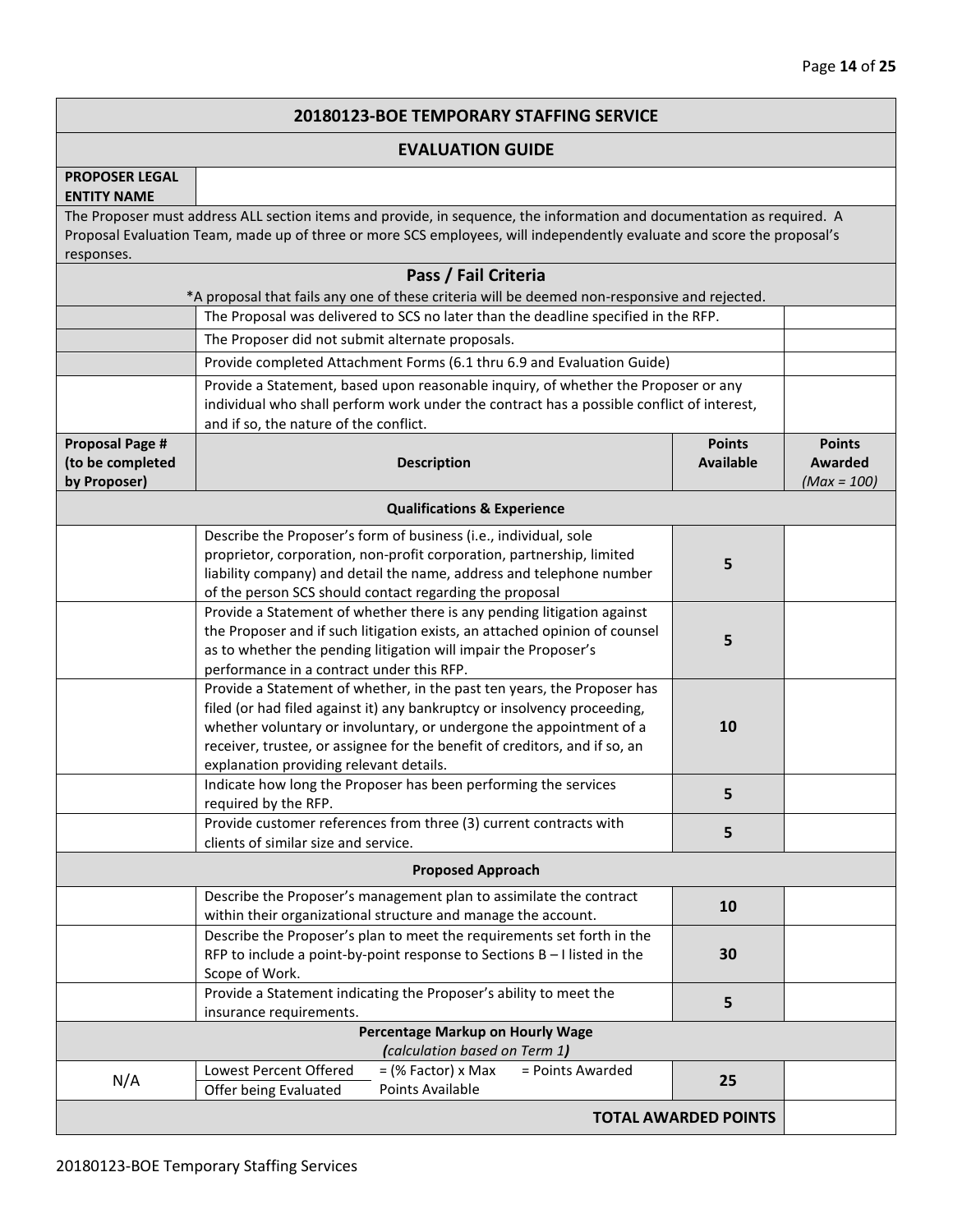#### **ATTACHMENT 6.3 - References**

\*Proposers may copy this page and submit additional references.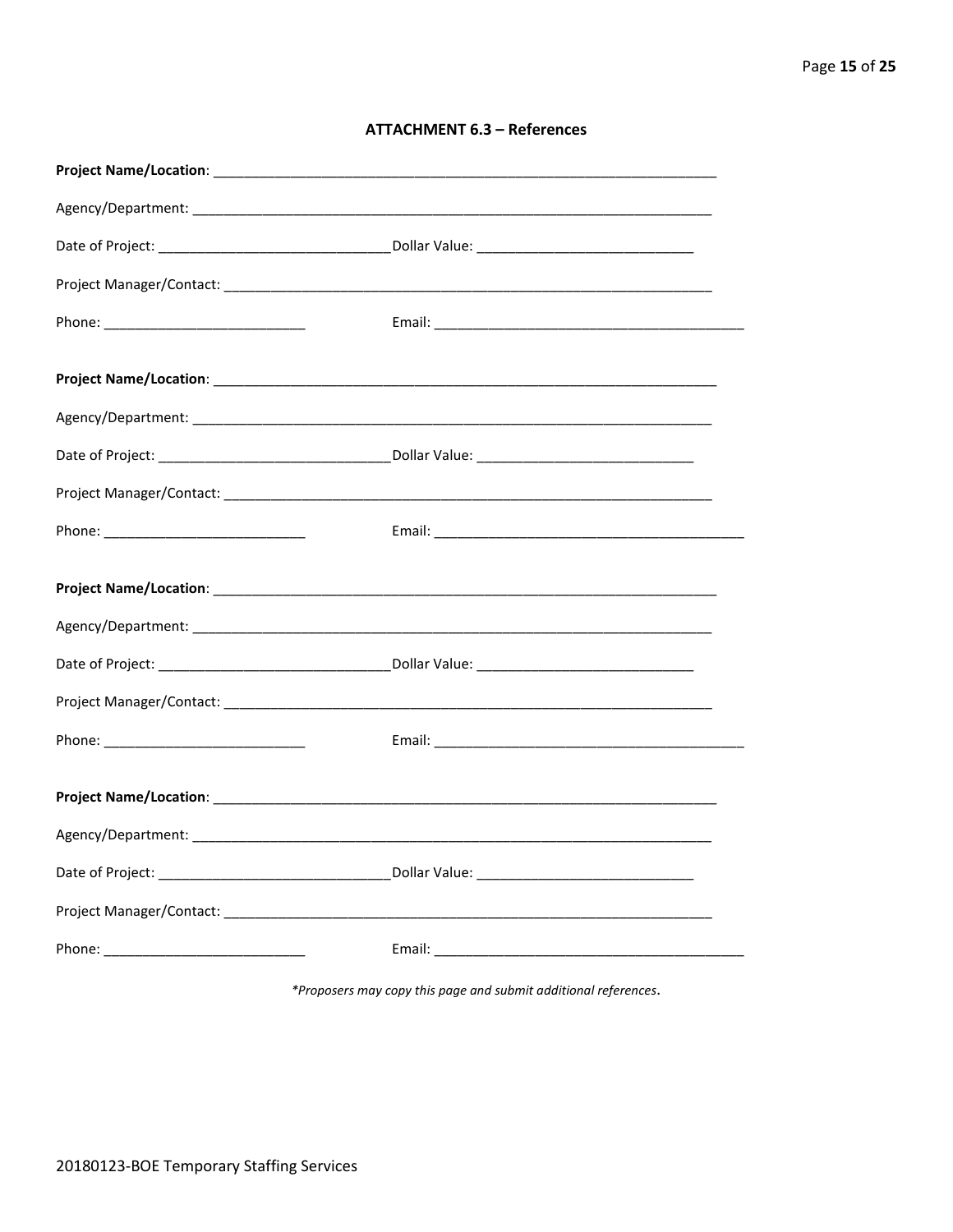#### **ATTACHMENT 6.4 – Certification Regarding Debarment or Suspension**

The prospective participant certifies, to the best of its knowledge and belief, that it and its principals:

- Are not presently debarred, suspended, proposed for debarment, declared ineligible or voluntarily excluded from participation in transactions under federal non-procurement programs by any federal department or agency;
- Have not, within the three-year period preceding the proposal, had one or more public transactions (federal, state or local) terminated for cause or default; and
- Are not presently indicated or otherwise criminally or civilly charged by a government entity (federal, state or local) and have not, within the three-year period preceding the bid, been convicted or had a civil judgement rendered against it:
	- $\circ$  For the commission of fraud or a criminal offense in connection with obtaining, attempting to obtain or performing a public transaction (federal, state or local) or a procurement contract under such a public transaction;
	- o For the violation of federal or state antitrust statutes, including those proscribing price fixing between competitors, the allocation of customers between competitors, or bid rigging; or
	- o For the commission of embezzlement, theft, forgery, bribery, falsification or destruction of records, making false statements, or receiving stolen property.

\_\_\_\_\_\_\_\_\_\_\_\_\_\_\_\_\_\_\_\_\_\_\_\_\_\_\_\_\_\_\_\_\_\_\_\_\_\_\_\_\_\_\_\_\_\_\_\_\_\_\_\_

I understand that a false statement on this certification may be grounds for the rejection of this proposal or the termination of the award. In addition, under 18 U.S.C. 1001, a false statement may result in a fine of up to \$10,000 or imprisonment for up to five years, or both.

Name of Participating Agency: \_\_\_\_\_\_\_\_\_\_\_\_\_\_\_\_\_\_\_\_\_\_\_\_\_\_\_\_\_\_\_\_\_\_\_\_\_\_\_\_\_\_\_\_\_\_\_\_\_\_\_\_\_\_\_\_\_\_\_\_

Name and Title of Authorized Representative: \_\_\_\_\_\_\_\_\_\_\_\_\_\_\_\_\_\_\_\_\_\_\_\_\_\_\_\_\_\_\_\_\_\_\_\_\_\_\_\_\_\_\_\_\_\_\_

Signature of Authorized Representative: \_\_\_\_\_\_\_\_\_\_\_\_\_\_\_\_\_\_\_\_\_\_\_\_\_\_\_\_\_\_\_\_\_\_\_\_\_\_\_\_\_\_\_\_\_\_\_\_\_\_\_\_

Date: \_\_\_\_\_\_\_\_\_\_\_\_\_\_\_\_\_\_\_\_\_\_\_\_\_\_\_\_

\_\_\_\_ I am unable to certify to the above statement. Attached is my explanation.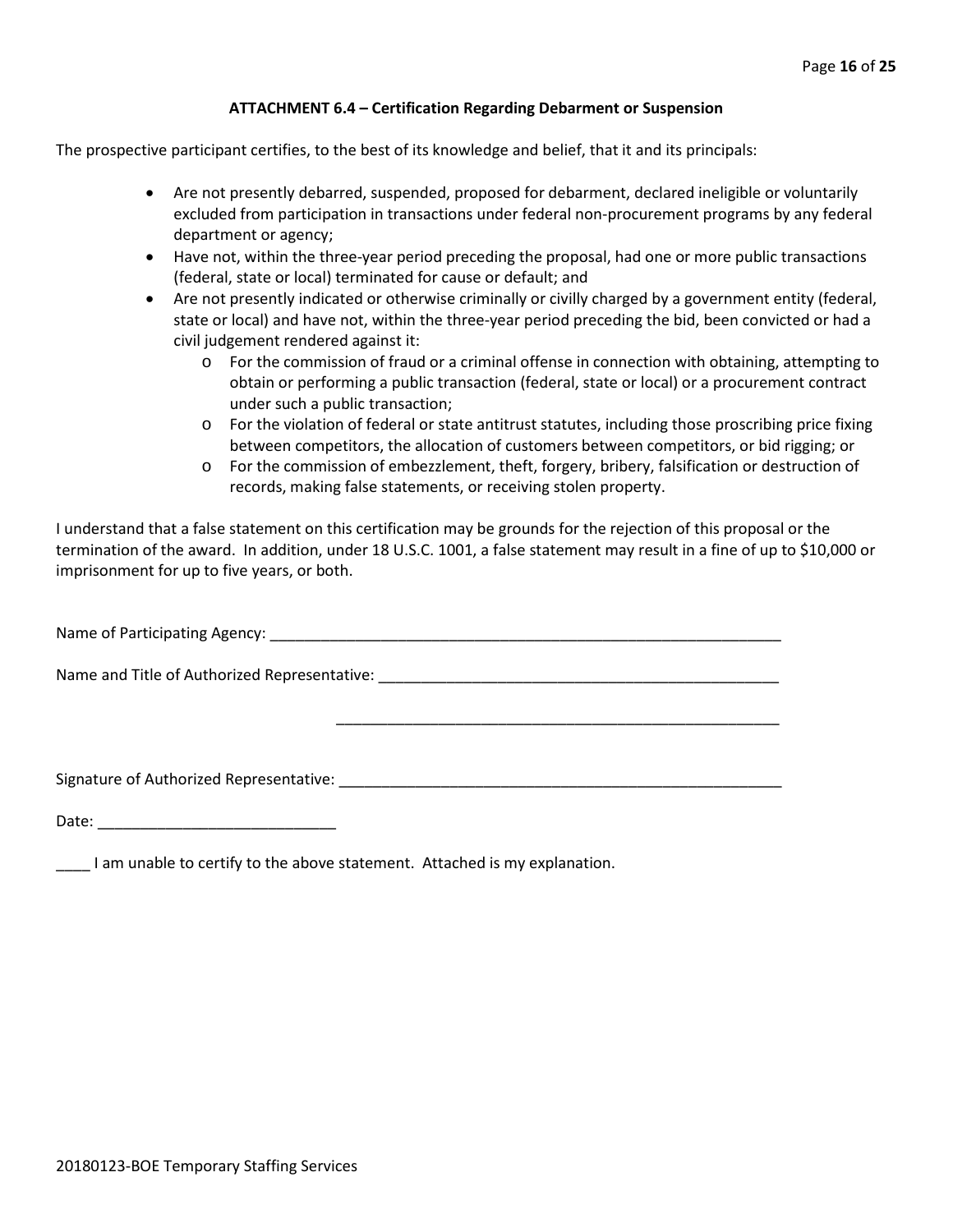#### **ATTACHMENT 6.5 – Condition of Submitting Proposal**

The undersigned Proposer has carefully examined all instructions, requirements, specifications, terms and conditions of the RFP and certifies:

- It is a reputable company regularly engaged in providing goods and/or services necessary to meet the requirements, specifications, terms and conditions of the RFP.
- All statements, information and representations prepared and submitted in response to the RFP are current, complete, true and accurate. Proposer acknowledges that the Sumner County Board of Education (SCS) will rely on such statements, information and representations in selecting the successful proposer(s).
- That the prices quoted shall be SCSs pricing for the products and/or service.
- It shall be bound by all statements, representations, warranties and guarantees made in its proposal.
- Proposer acknowledges that the contract may be canceled if any conflict of interest or appearance of a conflict of interest is discovered by SCS, in its sole discretion.
- All purchase orders must be duly authorized and executed by SCS and subject to the terms and conditions of the RFP.

By checking this box, Proposer agrees that SCS reserves the right to extend the terms, conditions, and prices of this contract to other Institutions (such as State, Local and/or Public Agencies) who express an interest in participating in any contract that results from this RFP. Each of the piggyback Institutions will issue their own purchasing documents for the goods/services. Proposer agrees that SCS shall bear no responsibility or liability for any agreements between Proposer and the other Institution(s) who desire to exercise this option.

| ADDRESS: | <u> 1989 - Johann John Stein, mars an deutscher Stein und der Stein und der Stein und der Stein und der Stein und</u> |
|----------|-----------------------------------------------------------------------------------------------------------------------|
|          |                                                                                                                       |
| PHONE:   | (office)                                                                                                              |
|          | (mobile)                                                                                                              |
| EMAIL:   | <u> 2000 - Jan Barnett, amerikan bestein den bestehende aus dem Barnett der Besteht und der Barnett der Barnett u</u> |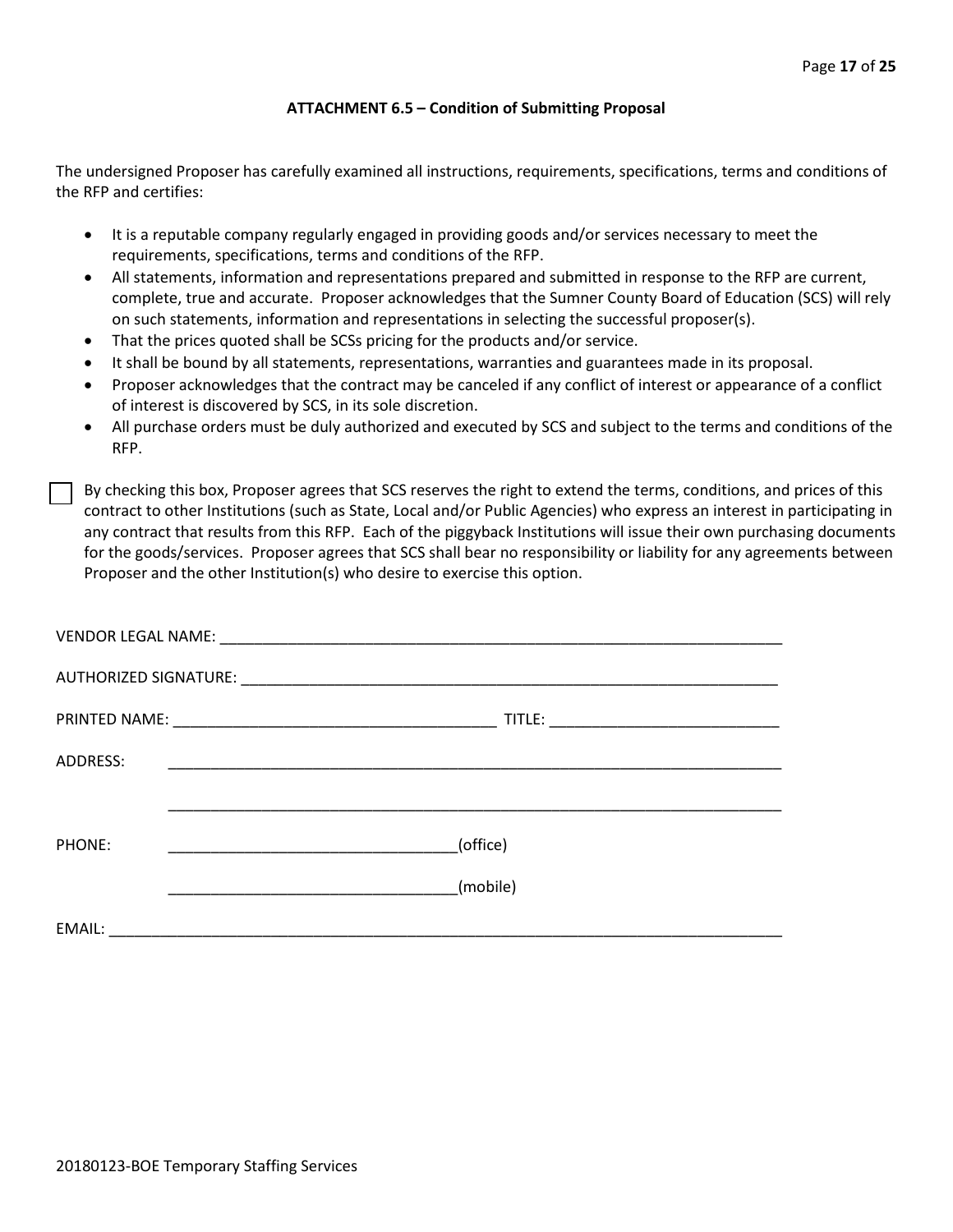#### **ATTACHMENT 6.6 – Statement of Non-Collusion**

The undersigned affirms that they are duly authorized to execute this contract, that this company, corporation, firm, partnership or individual has not prepared this proposal in collusion with any other respondent, and that the contents of this proposal as to prices, terms or conditions of said proposal have not been communicated by the undersigned nor by any employee or agent to any other person engaged in this type of business prior to the official opening of this proposal.

| Address: |          |  |
|----------|----------|--|
|          | (office) |  |
|          | (mobile) |  |
|          |          |  |
|          |          |  |
|          |          |  |
|          |          |  |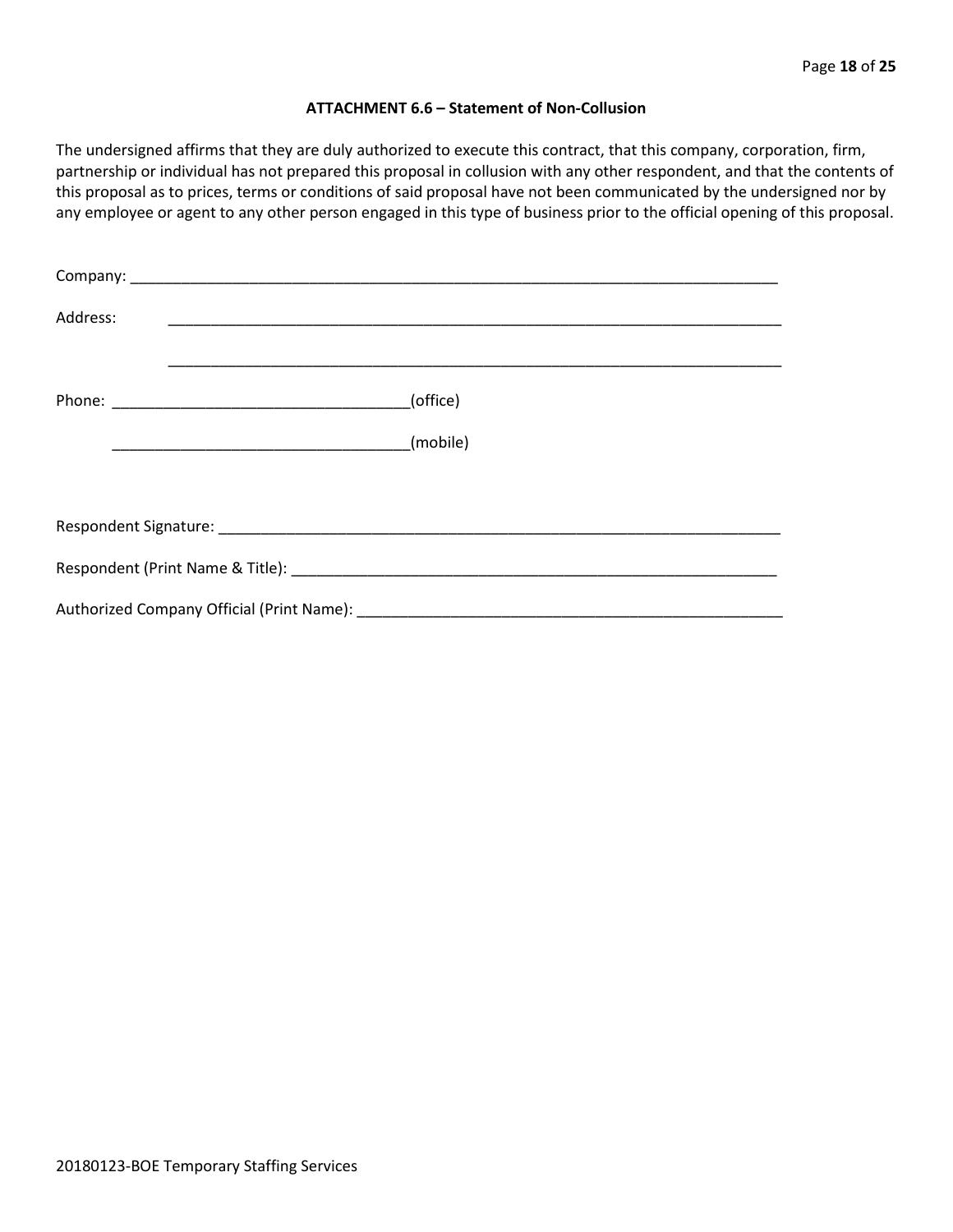#### **ATTACHMENT 6.7 – Attestation Re Personnel**

#### **ATTESTATION RE PERSONNEL USED IN CONTRACT PERFORMANCE**

| <b>CONTRACTOR LEGAL ENTITY NAME:</b>                                   |  |
|------------------------------------------------------------------------|--|
| FEDERAL EMPLOYER IDENTIFICATION NUMBER:<br>(or Social Security Number) |  |

**The Contractor, identified above, does hereby attest, certify, warrant, and assure that the Contractor shall not knowingly utilize the services of an illegal immigrant in the performance of this Contract and shall not knowingly utilize the services of any subcontractor who will utilize the services of an illegal immigrant in the performance of this Contract.**

**SIGNATURE & DATE:**

NOTICE: This attestation MUST be signed by an individual empowered to contractually bind the Contractor.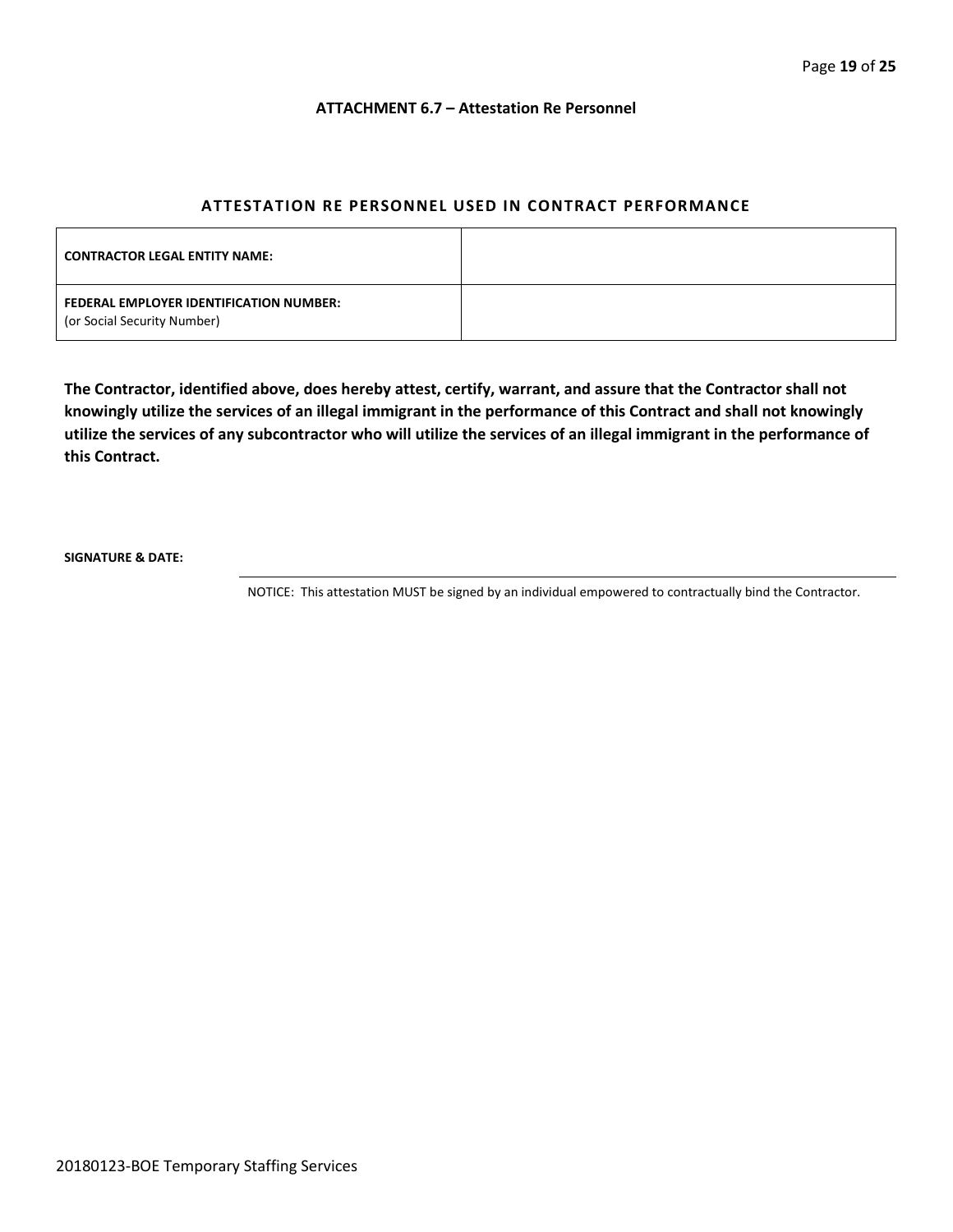#### **ATTACHMENT 6.8 – Drug Free Workplace Affidavit**

The Sumner County Board of Education is committed to maintaining a safe and productive work environment for its employees and to providing high quality service to its citizens. The goal of this policy is for Sumner County Board of Education employees and contractors to remain, or become and remain, drug-free. Abuse and dependency on alcohol and/or drugs can seriously affect the health of employees, contractors and citizens, jeopardize personal safety, impact the safety of others and impair job performance.

STATE OF

**COUNTY OF** \_\_\_\_\_\_\_\_\_\_\_\_\_\_\_\_\_\_\_\_\_\_\_\_\_\_\_\_\_\_\_\_\_

The undersigned, principal officer of

an employer of five (5) or more employees contracting with Sumner County Board of Education to provide goods or services, hereby states under oath as follows:

- 1. The undersigned is a principal officer of (hereinafter referred to as the "Company") and is duly authorized to execute this Affidavit on behalf of the Company.
- 2. The Company submits this Affidavit pursuant to T.C.A. § 50-9-113, which requires each employer with no less than five (5) employees receiving pay who contracts with the state and any local government to provide contracted services to submit an affidavit stating that such employer has a drug-free workplace program that complies with Title 50, Chapter 9 of the *Tennessee Code Annotated*.
- 3. The Company is in compliance with T.C.A. § 50-9-113 and all applicable Federal Laws, Rules and Regulations requiring a drug-free workplace program.

Further affiant saith not.

| <b>STATE OF</b><br><u> 1980 - Johann John Stone, markin amerikan bisa di sebagai pertama pertama pertama pertama pertama pertama pe</u> r                                                        |  |           |
|--------------------------------------------------------------------------------------------------------------------------------------------------------------------------------------------------|--|-----------|
| <b>COUNTY OF</b>                                                                                                                                                                                 |  |           |
|                                                                                                                                                                                                  |  | with whom |
| I am personally acquainted (or proved to me on the basis of satisfactory evidence) and who acknowledged that such<br>person executed the foregoing affidavit for the purposes therein contained. |  |           |
|                                                                                                                                                                                                  |  |           |
| <b>Notary Public</b>                                                                                                                                                                             |  |           |

My commission expires: \_\_\_\_\_\_\_\_\_\_\_\_\_\_\_\_\_\_\_\_\_\_\_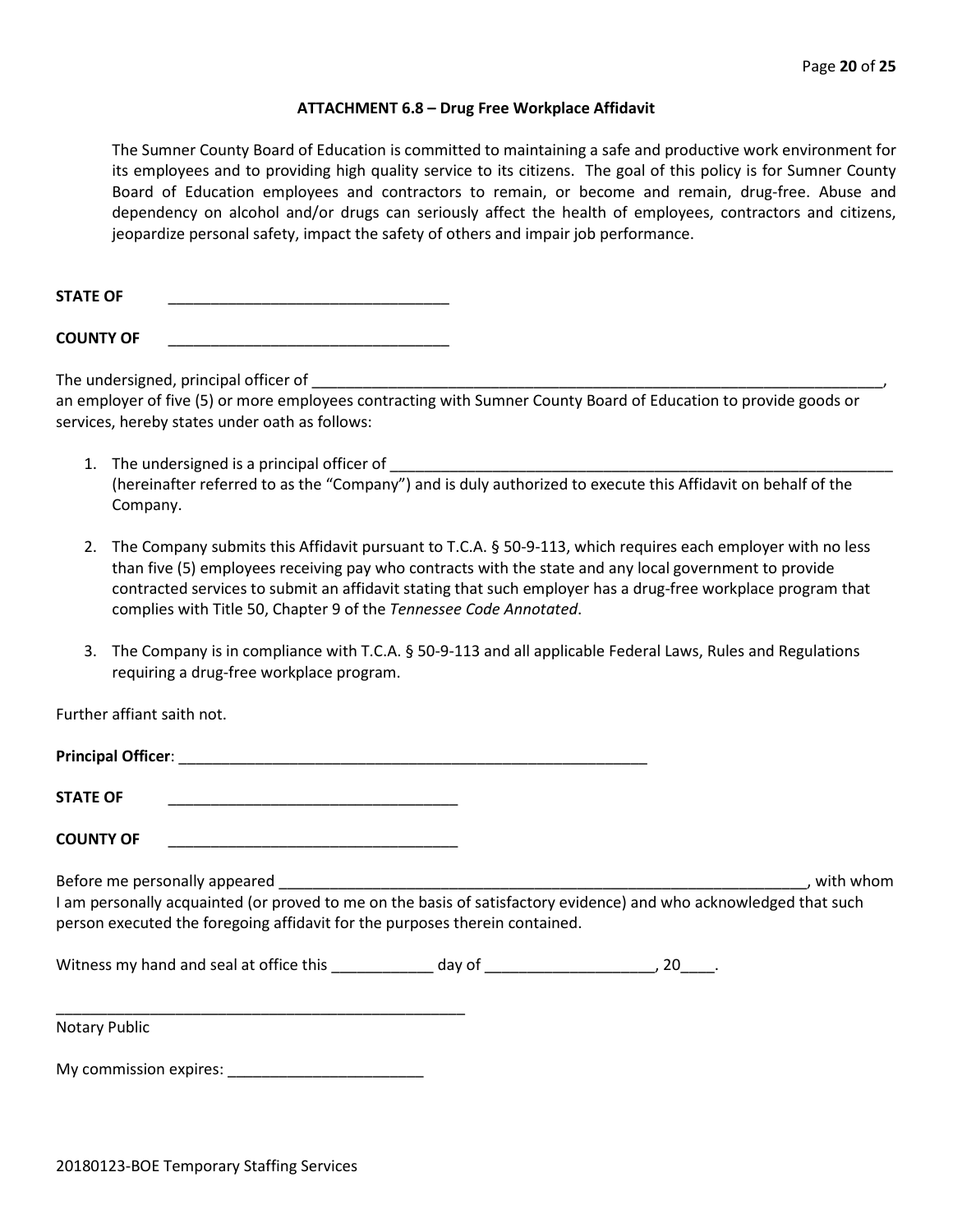#### **ATTACHMENT 6.9 – W9**

| <b>Request for Taxpayer</b><br>Form<br>(Rev. December 2014)<br><b>Identification Number and Certification</b><br>Department of the Treasury<br>Internal Revenue Service                                                                               |                                                                                                                                                                                                                                                                                                                                                                                                                        |                                                                                                                                                                                                                                                                                                                                                                                                                                                                                                                                                                                                                               |                                                                                                                                                                                              |        |                 |  |                                                                                                                                       | Give Form to the<br>requester. Do not<br>send to the IRS.                           |                                       |  |  |                         |
|-------------------------------------------------------------------------------------------------------------------------------------------------------------------------------------------------------------------------------------------------------|------------------------------------------------------------------------------------------------------------------------------------------------------------------------------------------------------------------------------------------------------------------------------------------------------------------------------------------------------------------------------------------------------------------------|-------------------------------------------------------------------------------------------------------------------------------------------------------------------------------------------------------------------------------------------------------------------------------------------------------------------------------------------------------------------------------------------------------------------------------------------------------------------------------------------------------------------------------------------------------------------------------------------------------------------------------|----------------------------------------------------------------------------------------------------------------------------------------------------------------------------------------------|--------|-----------------|--|---------------------------------------------------------------------------------------------------------------------------------------|-------------------------------------------------------------------------------------|---------------------------------------|--|--|-------------------------|
|                                                                                                                                                                                                                                                       |                                                                                                                                                                                                                                                                                                                                                                                                                        | 1 Name (as shown on your income tax return). Name is required on this line; do not leave this line blank.                                                                                                                                                                                                                                                                                                                                                                                                                                                                                                                     |                                                                                                                                                                                              |        |                 |  |                                                                                                                                       |                                                                                     |                                       |  |  |                         |
| σú<br>page                                                                                                                                                                                                                                            | 2 Business name/disregarded entity name, if different from above                                                                                                                                                                                                                                                                                                                                                       |                                                                                                                                                                                                                                                                                                                                                                                                                                                                                                                                                                                                                               |                                                                                                                                                                                              |        |                 |  |                                                                                                                                       |                                                                                     |                                       |  |  |                         |
|                                                                                                                                                                                                                                                       | 3 Check appropriate box for federal tax classification; check only one of the following seven boxes:<br>C Corporation<br>S Corporation Partnership<br>Individual/sole proprietor or<br>Trust/estate<br>single-member LLC<br>Limited liability company. Enter the tax classification (C=C corporation, S=S corporation, P=partnership) ▶                                                                                |                                                                                                                                                                                                                                                                                                                                                                                                                                                                                                                                                                                                                               |                                                                                                                                                                                              |        |                 |  | 4 Exemptions (codes apply only to<br>certain entities, not individuals; see<br>instructions on page 3):<br>Exempt payee code (if any) |                                                                                     |                                       |  |  |                         |
| Print or type<br>Note. For a single-member LLC that is disregarded, do not check LLC; check the appropriate box in the line above for<br>the tax classification of the single-member owner.                                                           |                                                                                                                                                                                                                                                                                                                                                                                                                        |                                                                                                                                                                                                                                                                                                                                                                                                                                                                                                                                                                                                                               |                                                                                                                                                                                              |        |                 |  | code (if any)                                                                                                                         | Exemption from FATCA reporting<br>(Applies to accounts maintained outside the U.S.) |                                       |  |  |                         |
| Specific Instructions on                                                                                                                                                                                                                              | Other (see instructions) ▶<br>5 Address (number, street, and apt. or suite no.)<br>Requester's name and address (optional)                                                                                                                                                                                                                                                                                             |                                                                                                                                                                                                                                                                                                                                                                                                                                                                                                                                                                                                                               |                                                                                                                                                                                              |        |                 |  |                                                                                                                                       |                                                                                     |                                       |  |  |                         |
| See                                                                                                                                                                                                                                                   | 6 City, state, and ZIP code                                                                                                                                                                                                                                                                                                                                                                                            |                                                                                                                                                                                                                                                                                                                                                                                                                                                                                                                                                                                                                               |                                                                                                                                                                                              |        |                 |  |                                                                                                                                       |                                                                                     |                                       |  |  |                         |
|                                                                                                                                                                                                                                                       |                                                                                                                                                                                                                                                                                                                                                                                                                        | 7 List account number(s) here (optional)                                                                                                                                                                                                                                                                                                                                                                                                                                                                                                                                                                                      |                                                                                                                                                                                              |        |                 |  |                                                                                                                                       |                                                                                     |                                       |  |  |                         |
| Part I                                                                                                                                                                                                                                                |                                                                                                                                                                                                                                                                                                                                                                                                                        | <b>Taxpayer Identification Number (TIN)</b>                                                                                                                                                                                                                                                                                                                                                                                                                                                                                                                                                                                   |                                                                                                                                                                                              |        |                 |  |                                                                                                                                       |                                                                                     |                                       |  |  |                         |
|                                                                                                                                                                                                                                                       |                                                                                                                                                                                                                                                                                                                                                                                                                        | Enter your TIN in the appropriate box. The TIN provided must match the name given on line 1 to avoid<br>backup withholding. For individuals, this is generally your social security number (SSN). However, for a                                                                                                                                                                                                                                                                                                                                                                                                              |                                                                                                                                                                                              |        |                 |  | Social security number                                                                                                                |                                                                                     |                                       |  |  |                         |
|                                                                                                                                                                                                                                                       |                                                                                                                                                                                                                                                                                                                                                                                                                        | resident alien, sole proprietor, or disregarded entity, see the Part I instructions on page 3. For other<br>entities, it is your employer identification number (EIN). If you do not have a number, see How to get a                                                                                                                                                                                                                                                                                                                                                                                                          |                                                                                                                                                                                              |        |                 |  |                                                                                                                                       |                                                                                     |                                       |  |  |                         |
|                                                                                                                                                                                                                                                       | TIN on page 3.                                                                                                                                                                                                                                                                                                                                                                                                         |                                                                                                                                                                                                                                                                                                                                                                                                                                                                                                                                                                                                                               |                                                                                                                                                                                              |        | or              |  |                                                                                                                                       |                                                                                     | <b>Employer identification number</b> |  |  |                         |
| Note. If the account is in more than one name, see the instructions for line 1 and the chart on page 4 for<br>quidelines on whose number to enter.                                                                                                    |                                                                                                                                                                                                                                                                                                                                                                                                                        |                                                                                                                                                                                                                                                                                                                                                                                                                                                                                                                                                                                                                               |                                                                                                                                                                                              |        | $\qquad \qquad$ |  |                                                                                                                                       |                                                                                     |                                       |  |  |                         |
| Part II                                                                                                                                                                                                                                               | Certification                                                                                                                                                                                                                                                                                                                                                                                                          |                                                                                                                                                                                                                                                                                                                                                                                                                                                                                                                                                                                                                               |                                                                                                                                                                                              |        |                 |  |                                                                                                                                       |                                                                                     |                                       |  |  |                         |
|                                                                                                                                                                                                                                                       | Under penalties of perjury, I certify that:                                                                                                                                                                                                                                                                                                                                                                            |                                                                                                                                                                                                                                                                                                                                                                                                                                                                                                                                                                                                                               |                                                                                                                                                                                              |        |                 |  |                                                                                                                                       |                                                                                     |                                       |  |  |                         |
|                                                                                                                                                                                                                                                       |                                                                                                                                                                                                                                                                                                                                                                                                                        | 1. The number shown on this form is my correct taxpayer identification number (or I am waiting for a number to be issued to me); and<br>2. I am not subject to backup withholding because: (a) I am exempt from backup withholding, or (b) I have not been notified by the Internal Revenue<br>Service (IRS) that I am subject to backup withholding as a result of a failure to report all interest or dividends, or (c) the IRS has notified me that I am                                                                                                                                                                   |                                                                                                                                                                                              |        |                 |  |                                                                                                                                       |                                                                                     |                                       |  |  |                         |
|                                                                                                                                                                                                                                                       |                                                                                                                                                                                                                                                                                                                                                                                                                        | no longer subject to backup withholding; and<br>3. I am a U.S. citizen or other U.S. person (defined below); and                                                                                                                                                                                                                                                                                                                                                                                                                                                                                                              |                                                                                                                                                                                              |        |                 |  |                                                                                                                                       |                                                                                     |                                       |  |  |                         |
|                                                                                                                                                                                                                                                       |                                                                                                                                                                                                                                                                                                                                                                                                                        | 4. The FATCA code(s) entered on this form (if any) indicating that I am exempt from FATCA reporting is correct.                                                                                                                                                                                                                                                                                                                                                                                                                                                                                                               |                                                                                                                                                                                              |        |                 |  |                                                                                                                                       |                                                                                     |                                       |  |  |                         |
|                                                                                                                                                                                                                                                       | instructions on page 3.                                                                                                                                                                                                                                                                                                                                                                                                | Certification instructions. You must cross out item 2 above if you have been notified by the IRS that you are currently subject to backup withholding<br>because you have failed to report all interest and dividends on your tax return. For real estate transactions, item 2 does not apply. For mortgage<br>interest paid, acquisition or abandonment of secured property, cancellation of debt, contributions to an individual retirement arrangement (IRA), and<br>generally, payments other than interest and dividends, you are not required to sign the certification, but you must provide your correct TIN. See the |                                                                                                                                                                                              |        |                 |  |                                                                                                                                       |                                                                                     |                                       |  |  |                         |
| Sign<br>Here                                                                                                                                                                                                                                          | Signature of<br>U.S. person $\blacktriangleright$                                                                                                                                                                                                                                                                                                                                                                      |                                                                                                                                                                                                                                                                                                                                                                                                                                                                                                                                                                                                                               |                                                                                                                                                                                              | Date P |                 |  |                                                                                                                                       |                                                                                     |                                       |  |  |                         |
|                                                                                                                                                                                                                                                       | <b>General Instructions</b>                                                                                                                                                                                                                                                                                                                                                                                            |                                                                                                                                                                                                                                                                                                                                                                                                                                                                                                                                                                                                                               | ● Form 1098 (home mortgage interest), 1098-E (student loan interest), 1098-T<br>(tuition)                                                                                                    |        |                 |  |                                                                                                                                       |                                                                                     |                                       |  |  |                         |
| Section references are to the Internal Revenue Code unless otherwise noted.<br>Future developments. Information about developments affecting Form W-9 (such                                                                                           |                                                                                                                                                                                                                                                                                                                                                                                                                        |                                                                                                                                                                                                                                                                                                                                                                                                                                                                                                                                                                                                                               | · Form 1099-C (canceled debt)<br>· Form 1099-A (acquisition or abandonment of secured property)                                                                                              |        |                 |  |                                                                                                                                       |                                                                                     |                                       |  |  |                         |
|                                                                                                                                                                                                                                                       | <b>Purpose of Form</b>                                                                                                                                                                                                                                                                                                                                                                                                 | as legislation enacted after we release it) is at www.irs.gov/fw9.                                                                                                                                                                                                                                                                                                                                                                                                                                                                                                                                                            | Use Form W-9 only if you are a U.S. person (including a resident alien), to<br>provide your correct TIN.                                                                                     |        |                 |  |                                                                                                                                       |                                                                                     |                                       |  |  |                         |
|                                                                                                                                                                                                                                                       |                                                                                                                                                                                                                                                                                                                                                                                                                        | An individual or entity (Form W-9 requester) who is required to file an information<br>return with the IRS must obtain your correct taxpayer identification number (TIN)<br>which may be your social security number (SSN), individual taxpayer identification                                                                                                                                                                                                                                                                                                                                                                | If you do not return Form W-9 to the requester with a TIN, you might be subject<br>to backup withholding. See What is backup withholding? on page 2.<br>By signing the filled-out form, you: |        |                 |  |                                                                                                                                       |                                                                                     |                                       |  |  |                         |
| number (ITIN), adoption taxpayer identification number (ATIN), or employer<br>identification number (EIN), to report on an information return the amount paid to<br>you, or other amount reportable on an information return. Examples of information |                                                                                                                                                                                                                                                                                                                                                                                                                        | 1. Certify that the TIN you are giving is correct (or you are waiting for a number<br>to be issued).<br>2. Certify that you are not subject to backup withholding, or                                                                                                                                                                                                                                                                                                                                                                                                                                                         |                                                                                                                                                                                              |        |                 |  |                                                                                                                                       |                                                                                     |                                       |  |  |                         |
|                                                                                                                                                                                                                                                       | . Form 1099-INT (interest earned or paid)                                                                                                                                                                                                                                                                                                                                                                              | returns include, but are not limited to, the following:                                                                                                                                                                                                                                                                                                                                                                                                                                                                                                                                                                       | 3. Claim exemption from backup withholding if you are a U.S. exempt payee. If                                                                                                                |        |                 |  |                                                                                                                                       |                                                                                     |                                       |  |  |                         |
|                                                                                                                                                                                                                                                       |                                                                                                                                                                                                                                                                                                                                                                                                                        | . Form 1099-DIV (dividends, including those from stocks or mutual funds)                                                                                                                                                                                                                                                                                                                                                                                                                                                                                                                                                      | applicable, you are also certifying that as a U.S. person, your allocable share of<br>any partnership income from a U.S. trade or business is not subject to the                             |        |                 |  |                                                                                                                                       |                                                                                     |                                       |  |  |                         |
| brokers)                                                                                                                                                                                                                                              | * Form 1099-MISC (various types of income, prizes, awards, or gross proceeds)<br>withholding tax on foreign partners' share of effectively connected income, and<br>. Form 1099-B (stock or mutual fund sales and certain other transactions by<br>4. Certify that FATCA code(s) entered on this form (if any) indicating that you are<br>exempt from the FATCA reporting, is correct. See What is FATCA reporting? on |                                                                                                                                                                                                                                                                                                                                                                                                                                                                                                                                                                                                                               |                                                                                                                                                                                              |        |                 |  |                                                                                                                                       |                                                                                     |                                       |  |  |                         |
|                                                                                                                                                                                                                                                       |                                                                                                                                                                                                                                                                                                                                                                                                                        | . Form 1099-S (proceeds from real estate transactions)<br>. Form 1099-K (merchant card and third party network transactions)                                                                                                                                                                                                                                                                                                                                                                                                                                                                                                  | page 2 for further information.                                                                                                                                                              |        |                 |  |                                                                                                                                       |                                                                                     |                                       |  |  |                         |
|                                                                                                                                                                                                                                                       |                                                                                                                                                                                                                                                                                                                                                                                                                        |                                                                                                                                                                                                                                                                                                                                                                                                                                                                                                                                                                                                                               |                                                                                                                                                                                              |        |                 |  |                                                                                                                                       |                                                                                     |                                       |  |  |                         |
|                                                                                                                                                                                                                                                       |                                                                                                                                                                                                                                                                                                                                                                                                                        | Cat. No. 10231X                                                                                                                                                                                                                                                                                                                                                                                                                                                                                                                                                                                                               |                                                                                                                                                                                              |        |                 |  |                                                                                                                                       |                                                                                     |                                       |  |  | Form W-9 (Rev. 12-2014) |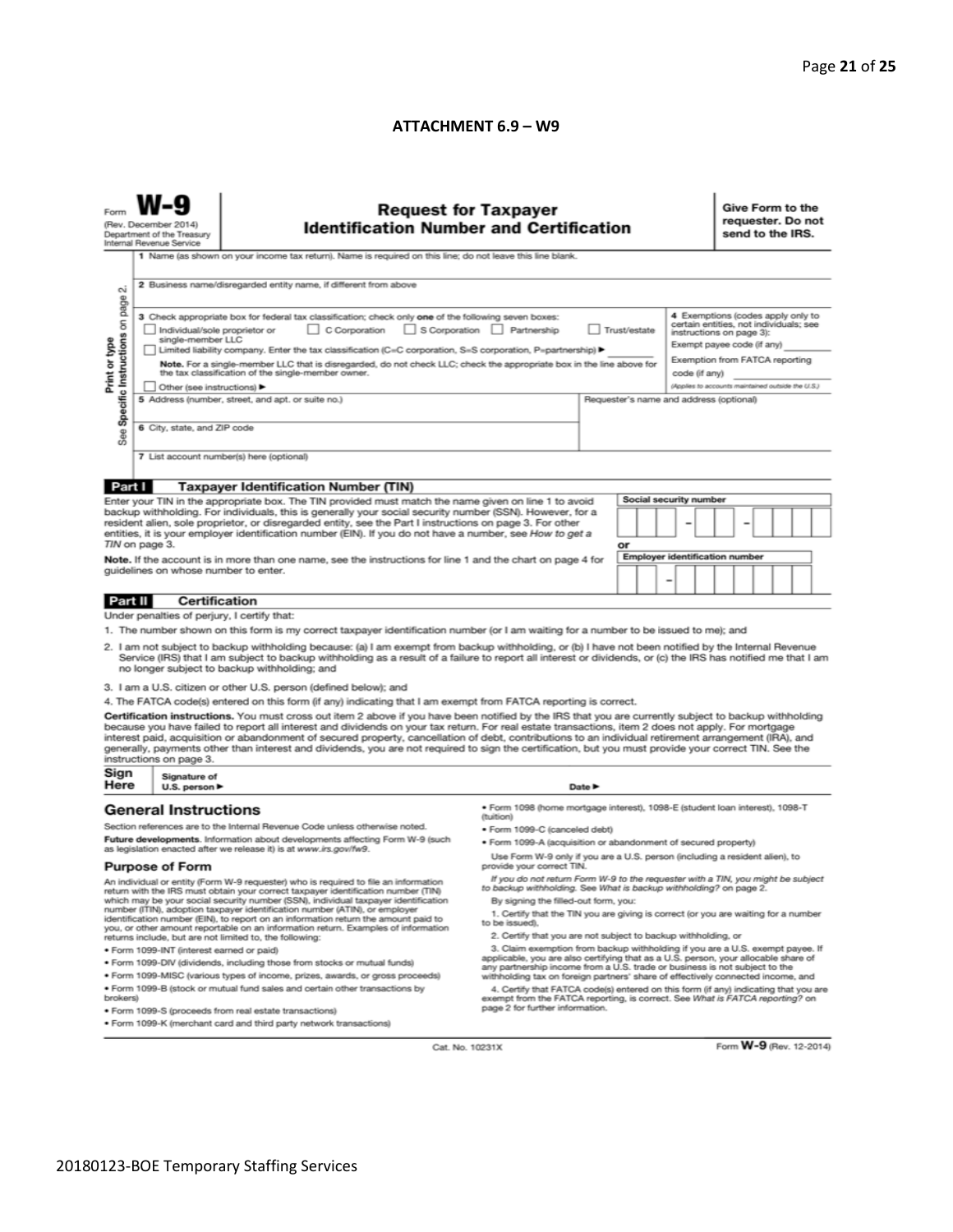#### **ATTACHMENT 6.10 – Standard Terms & Conditions SUMNER COUNTY BOARD OF EDUCATION (SCS)**

#### **1. PREPARATION AND SUBMISSION OF BID.**

- **a.** Failure to examine any drawings**,** specifications, or instructions will be at the bidder's risk.
- **b.** BID SUBMITTAL / SIGNATURE: Bid shall give the full name and business address of the bidder. If the bidder is a corporation, the name shall be stated as it is in the corporate charter. Bids must be signed in ink by the bidder's authorized agent. Unsigned bids will be rejected. Bids are to be sealed and the outside of the envelope is to reference the bid number. The person signing the bid must show his title, and if requested by the institution, must furnish satisfactory proof of his or her authority to bind his or her company in contract. Bidder understands that by submitting a bid with an authorized signature, it shall constitute an offer to the institution. Bids must be typewritten or in ink; otherwise they may not be considered. Purchase orders will be issued to the firm name appearing on the W9. Facsimile responses will not be considered.
- **c.** SCS is not responsible for any costs incurred by any vendor pursuant to the RFP. The vendor shall be responsible for all costs incurred in connection with the preparation and submission of its proposal.
- **d.** All bids that exceed \$25,000 must have the Company Name, License Number, Expiration Date thereof and License Classification of Contractor listed on the outside of the sealed envelope. As required by State of Tennessee Code Annotated 62-6-119.
- **e.** Bids are to be received in the location designated on the bid no later than the specified date and time. Late bids will NOT be opened or considered.
- **f.** No erasures permitted. Errors may be crossed out and corrections printed in ink or typewritten adjacent to error and must be initialed in ink by person signing bid.
- **g.** Specifications: Reference to available specifications shall be sufficient to make the terms of the specifications binding on the bidder. The use of the name of a manufacturer, or any special brand or make in describing an item does not restrict the bidder to that manufacturer or specific article, unless specifically stated. Comparable products of other manufacturers will be considered if proof of compatibility is contained in the bid. Bidders are required to notify SCSs RFQ Coordinator whenever specifications/procedures are not perceived to be fair and open. The articles on which the bids are submitted must be equal or superior to that specified. Informative and Descriptive Literature: The bidder must show brand or trade names of the articles bid, when applicable. It shall be the responsibility of the vendor, including vendors whose product is referenced, to furnish with the bid such specifications, catalog pages, brochures or other data as will provide an adequate basis for determining the quality and functional capabilities of the product offered. Failure to provide this data may be considered valid justification for rejection of bid.
- **h.** Samples: Samples of items when called for, must be furnished free of expense, and if not destroyed will, upon vendor's request within ten (10) days of bid opening, be returned at the bidder's expense. Each sample must be labeled with the bidder's name, manufacturer's brand name and number, bid number and item reference.
- **i.** Time of Performance: The number of calendar days in which delivery is to be made after receipt of order shall be stated in the bid and may be a factor in making an award, price notwithstanding. If no delivery time is stated in the bid, bidder agrees that delivery is to be made within two weeks (10 business days) of order.
- **j.** Transportation and delivery charges should be included in the price and be fully prepaid by the vendor to the destination specified in the bid. Bid prices shall include delivery of all items F.O.B. destination.
- **k.** New materials and supplies must be delivered unless otherwise specifically stated in the bid.
- **l.** Alternate/multiple bids will not be considered unless specifically called for in the bid.
- **m.** Only bids submitted on bid forms furnished by SCS will be considered.
- n. By signing this bid where indicated, the bidder agrees to strictly abide by all local, state and federal statutes and regulations. The bidder further certifies that this bid is made without collusion or fraud.
- **o.** Failure to Bid/Error in Bid. In case of error in the extension of prices in the bid, the unit price will govern. Late bids will NOT be opened or considered. Bidders are cautioned to verify their bids before submission, as amendments received after the bid deadline will not be considered. No bid shall be altered, amended or withdrawn after opening. After bid opening, a bidder may withdraw a bid only when there is obvious clerical error such as a misplaced decimal point, or when enforcement of the bid would impose unconscionable hardship due to an error in the bid resulting in a quotation substantially below the other bids received. Bid withdrawals will be considered by SCS only upon written request of the bidder.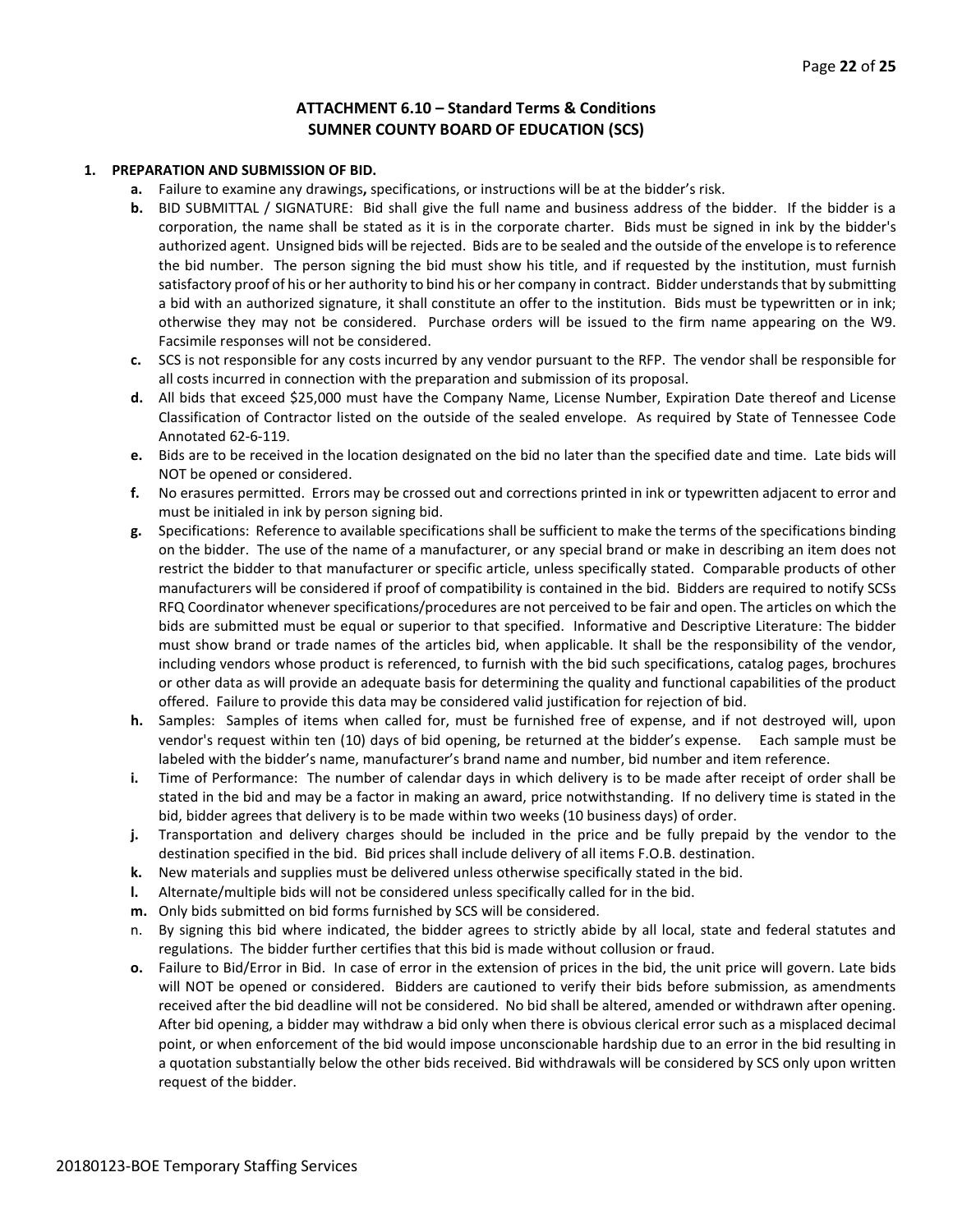- **2. OPEN RECORDS.** In order to comply with the provisions of the Tennessee Open Records Act, all bids will be publicly opened and are subject to public inspection after the award upon written request. Bidders may be present at bid opening. Summary information will be posted the SCS website, www.sumnerschools.org, under the Invitation to Bid link.
- **3. ACCEPTANCE AND AWARD.** SCS reserves the right to reject any and all bids and to waive any informality in bids and, unless otherwise specified by the bidder to accept any item in the bid. Action to reject all bids shall be taken for unreasonably high prices, errors in the bid documents, cessation of need, unavailability of funds, or any other reason approved by SCS.
	- a. Contracts and purchases will be made with the lowest, responsive, responsible, qualified bidder. The quality of the articles to be supplied, their conformity with the specifications, their suitability to the requirements of SCS, cash discount offered and the delivery terms will be taken into consideration.
	- b. Any deviation from these stated terms, specifications and conditions must be coordinated with and approved in writing by the Purchasing Supervisor.
	- c. Prices quoted on the response (if any) are to be considered firm and binding until the said equipment, supplies or services are in the possession of SCS.
	- d. SCS reserves the right to order more or less than the quantity listed in the bid.
	- e. If a bidder fails to state a time within which a bid must be accepted, it is understood and agreed that the Institution shall have ninety (90) days to accept.
	- f. In accordance with SCS policy, no purchase or contract is authorized or valid until the issuance of a SCS Purchase Order which shall be mailed or otherwise furnished to the successful bidder. No SCS employee is authorized to purchase equipment, supplies or services prior to the issuance of such a Purchase order.
	- g. The contract may not be assigned without written SCS consent.
	- h. If the appropriate space is marked on the bid, other Institutions (such as State, Local and/or Public Agencies) may purchase off the contract during the same period as SCS.
	- i. The awarded bidder will be required to post a performance and payment bond in the amount of 25% of the contract price if it exceeds \$100,000 as stated by State of Tennessee Code Annotated 12-4-201.
	- j. If the project cost is in excess of \$25,000 a performance bond must be secured by the requesting party in an amount equal to the market improvement value.
- **4. PAYMENTS.** Payment terms must be specified in the bid response, including any discounts for early payment. Partial payments will not be approved unless justification for such payment can be shown. Terms will be NET 30 days. Payment will not be made until the conditions and specifications of the RFP are inspected and approved as conforming by persons appointed by SCS.
- **5. DEFAULT OF SELECTED VENDOR.** In case of vendor default, SCS may procure the articles or services from other sources and hold the defaulting vendor responsible for any resulting cost. If a successful bidder violates any terms of their bid, the contract, school board policy or any law they may be disqualified from bidding for a period of two (2) years for minor violations or longer for major violations. Bids from disqualified bidders will not be accepted during the period of disqualification.
- **6. INSPECTION OF PURCHASES.** Articles received which are not equivalent will not be accepted and will be picked up by the vendor or returned to vendor, shipping charges collect. SCS shall have a reasonable period in which to inspect and accept or reject materials without liability. If necessity requires SCS to use nonconforming materials, an appropriate reduction in payment may be made.
- **7. TAXES.** SCS is tax exempt; do not include taxes in quotation. Vendors making improvements or additions to, or performing repair work on real property for SCS are liable for any applicable sales or use tax on tangible personal property used in connection with the contract or furnished to vendors by SCS for use under the contract.
- **8. NONDISCRIMINATION.** SCS is an equal opportunity employer. SCS and bidder agree to comply with Titles VI and VII of the Civil Rights Act of 1964, Title IX of the Education Amendments of 1972, Section 504 of the Rehabilitation Act of 1973, Executive Order 11,246, the Americans with Disabilities Act of 1990 and the related regulations to each. Each party assures that it will not discriminate against any individual or business because of race, religion, creed, color, sex, age, disability, veteran status or national origin. In the event that any claims should arise with regards to violations of any such local, state or federal law, statues, rule or regulations, the vendor will indemnify and hold SCS harmless for any damages, including court costs or attorney fees, which might be incurred.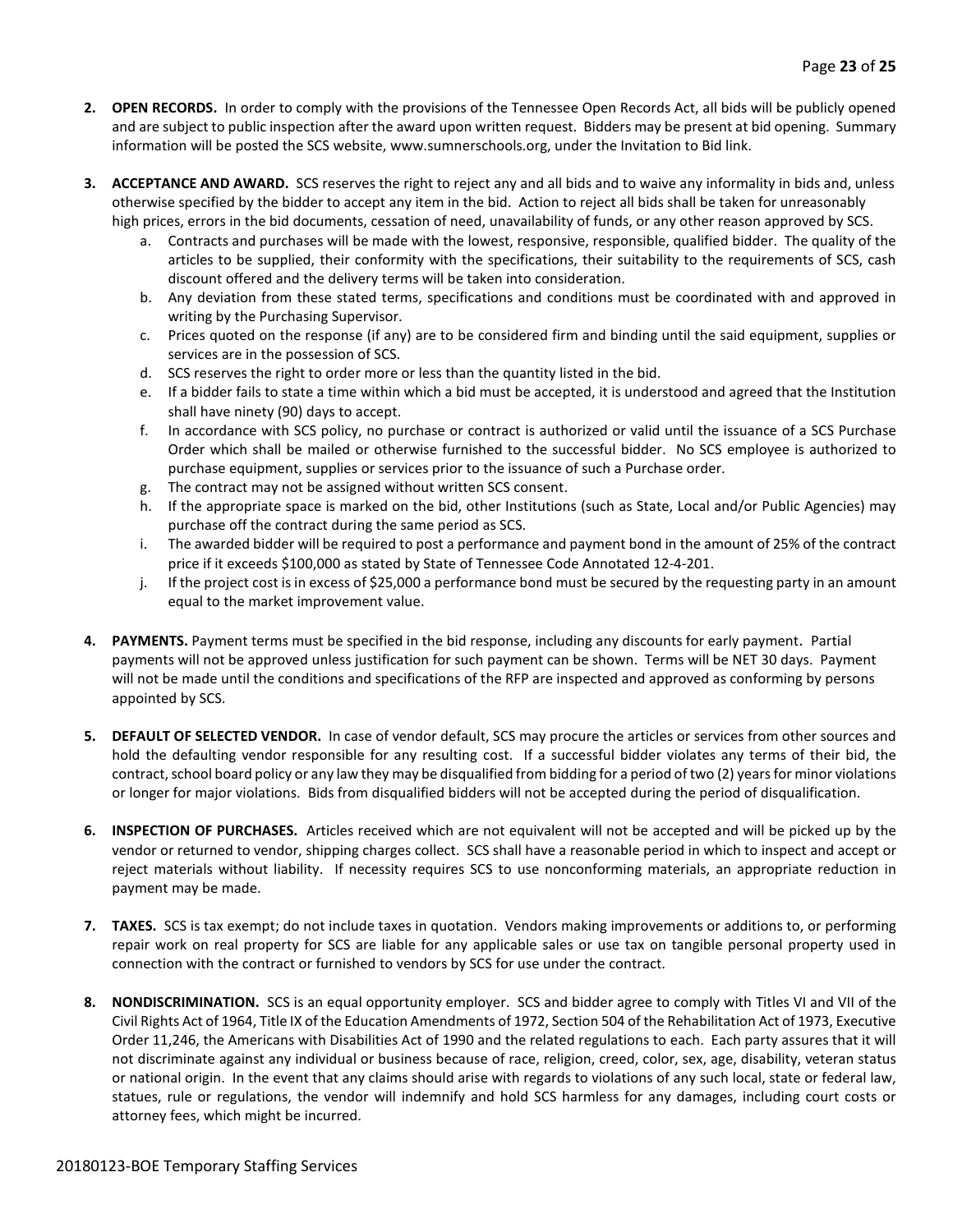- **9. PROHIBITIONS/NO VENDOR CONTRACT FORM/TENNESSEE LAW.** Acceptance of gifts from vendors is prohibited. TCA §12- 3-106. The contract documents for purchase under this bid request shall consist of the successful bidder's bid and SCSs purchase order. **The bidder may request exceptions to terms and conditions and/or request SCS to accept other terms and conditions by means of subsequent documents such as invoices, warranty agreements, license agreements, etc. All subsequent document shall be open to revision for impermissible language. SCS reserves the right to render the bid unresponsive and subject the bid to rejection if successful terms cannot be negotiated. The contract shall be governed by Tennessee law.**
- **10. PROHIBITION ON HIRING ILLEGAL IMMIGRANTS.** Tennessee Public Chapter No. 878 of 2006, TCA 12-4-124, requires that Contractor attest in writing that Contractor will not knowingly utilize the services of illegal immigrants in the performance of this Contract and will not knowingly utilize the services of any subcontractor, if permitted under this Contract, who will utilize the services of illegal immigrants in the performance of this Contract. The attestation shall be made on the form, Attestation re Personnel Used in Contract Performance ("the Attestation"), which is attached and hereby incorporated by this reference.
- **11. SALES AND USE TAX.** Before the Purchase Order/Contract resulting from this RFQ is signed, the apparent successful bidder must be registered with the Department of Revenue for the collection of Tennessee sales and use tax.
- **12. ASSIGNMENT.** Neither the vendor nor SCS may assign this agreement without prior written consent of the other party.
- **13. LIABILITIES.** The vendor shall indemnify SCS against liability for any suits, actions or claims of any character arising from or relating to the performance under this agreement by the vendor or its subcontractors. SCS has no obligation for the payment of any judgement or the settlement of any claim made against the vendor or its subcontractors as a result of obligations under this contract.
- **14. APPLICABLE LAW.** Any contract shall be interpreted under the laws and statutes of the State of Tennessee. SCS does not enter into contracts which provide for mediation or arbitration. Any action arising from any contract made from this RFP shall be brought in the state courts in Sumner County, TN or in the United States Federal District Court for the Middle District of Tennessee.

Additionally, it is a violation of state statutes to purchase materials, supplies, services or any other item from a vendor that is a commissioner, official, employee or board member that has any financial or beneficial interest in such transaction.

- **15. FUNDS**. The Proposer understands and accepts the non-appropriation of funds provision of SCS.
- **16. DATA PRIVACY AND SECURITY**. Personal Information (PI) includes but is not limited to that information protected by HIPAA, the HITECH Act, FERPA, or Gramm-Leach-Bliley) or such information which would allow a third party to gain access to the personal, medical or financial records of any of any party. Vendor represents and warrants that its collection, access, use, storage, disposal and disclosure of PI complies with all applicable federal and state privacy and data protection laws. Vendor represents and warrants that Vendor will maintain compliance with the SSAE 16 standard, and shall undertake any audits and risk assessments Vendor deems necessary to maintain compliance with SSAE16. If PI provided by SCS to Vendor is subject to FERPA. Vendor agrees that in its handling of FERPA data it will perform as a school official as that term is defined by FERPA regulations. Vendor acknowledges that its improper disclosure or re-disclosure of PI covered by FERPA may, under certain circumstances, result in Vendor's exclusion from eligibility to contract with SCS for at least five (5) years. Vendor shall provide SCS with the name and contact information for an employee of Vendor who shall serve as SCS's primary security contact and shall be available to assist Customer twenty-four (24) hours per day, seven (7) days per week as a contact in resolving obligations associated with any security incident in which it is reasonably suspected that there has been a breach of information security. Vendor shall immediately mitigate or resolve any Security Incident, at Vendor's expense and in accordance with applicable privacy rights, laws, regulations and standards. Vendor shall reimburse SCS for actual costs incurred by SCS in responding to, and mitigating damages caused by, any Security Incident, including all costs of notice and/or remediation incurred under applicable law as a result of the Security Incident.
- **17. IRAN DIVESTMENT ACT.** By submission of this bid, each bidder and each person signing on behalf of any bidder certified, and in the case of a joint bid each party thereto certifies as to its own organization, under penalty of perjury, that to the best of its knowledge and belief that each bidder is not on the list created pursuant to TCA 12-12-106.